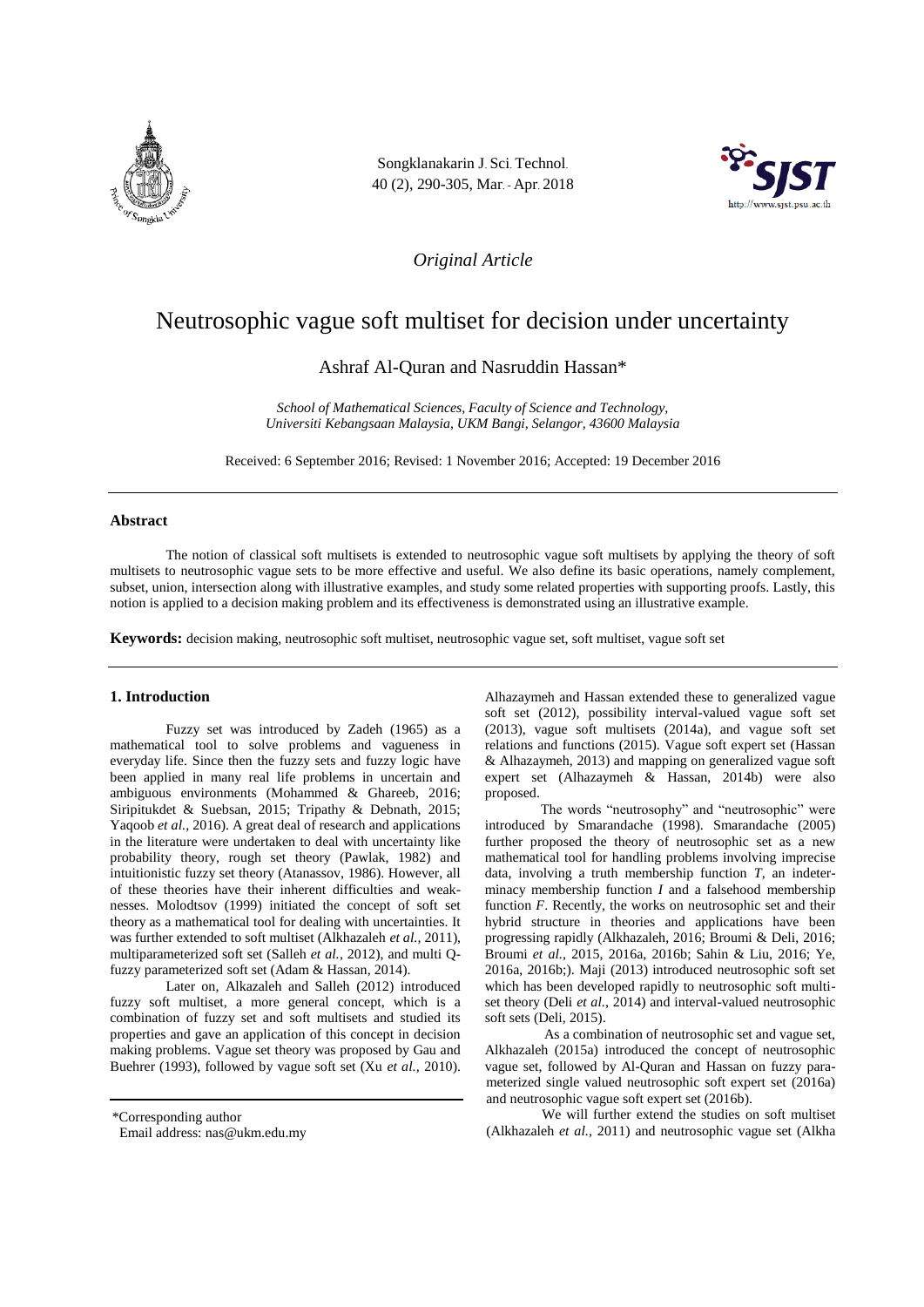zaleh, 2015a) through the establishment of the notion of neutronsophic vague soft multiset theory which can better handle the elements of imprecision and uncertainty compared to the other generalizations of soft multiset such as fuzzy soft multisets, vague soft multisets, and neutrosophic soft multisets. In line with this, the purpose of this paper is to extend the classical soft multiset model to the neutrosophic vague soft multiset model and thereby establish a new generalization of the soft multiset model called the neutronsophic vague soft multiset.

We first present the basic definitions of neutrosophic vague set and fuzzy soft multisets that are useful for subsequent discussions. We then propose a novel concept of neutrosophic vague soft multiset theory and define some operations along with illustrative examples. We also give some related properties with supporting proofs. Finally we give a decision making method for neutrosophic vague soft multiset theory and present an application of this concept in solving a decision making problem.

#### **2. Preliminaries**

In this section, we recall some basic notions of neutrosophic set, vague set, neutrosophic vague set, and fuzzy soft multiset theory.

**Definition 2.1** (Smarandache, 2005) A neutrosophic set *A* on the universe of discourse *X* is defined as

 $A = \{ \langle x, T_A(x); I_A(x); F_A(x) \rangle : x \in X \}$ , where  $T: I; F: X \to ]^{-}0; 1^{+}[$  and  $^{-}0 \leq T_{A}(x) + I_{A}(x) + F_{A}(x) \leq 3^{+}$ .

**Definition 2.2** (Gau & Buehrer, 1993) Let *X* be a space of points (objects), with a generic element of *X* denoted by *x*. A vague set *V* in *X* is characterized by a truth-membership function  $t<sub>v</sub>$  and a false-membership function  $f<sub>v</sub>$ .  $t<sub>v</sub>$  (*x*) is a lower bound on the grade of membership of *x* derived from the evidence for *x*, and  $f_v(x)$  is a lower bound on the negation of *x* derived from the evidence against *x*.  $t$ <sup>*v*</sup> (*x*) and  $f$ <sup>*v*</sup> (*x*) both associate a real number in the interval [0,1] with each point in *x*, where  $t_v(x) + f_v(x) \leq 1$ .

**Definition 2.3** (Alkhazaleh, 2015a) A neutrosophic vague set  $A_{nv}$  (NVS in short) on the universe of discourse  $\overline{X}$  written as

 $A_{_{NV}} = \{ \langle x, T_{A_{_{NV}}}(x); I_{A_{_{NV}}}(x); F_{A_{_{NV}}}(x) \rangle; K \in \mathbb{X} \}$ Whose truth - membership, indeterminacy - membership, and falsity - membership functions are defined as

$$
T_{A_{NV}}(x) = [T^-, T^+] \cdot I_{A_{NV}}(x) = [I^-, I^+]
$$
  
and  $F_{A_{NV}}(x) = [F^-, F^+]$  where (1)  $T^+ = 1 - F^-,$   
(2)  $F^+ = 1 - T^-$  and (3)  $0 \leq T^- + I^- + F^- \leq 2^+.$ 

**Definition 2.4** (Alkhazaleh, 2015a) Let  $\Psi_{\text{NV}}$  be a NVS of the universe U where  $\forall u_i \in U$ ,  $T \Psi_{NV}(x) = [1,1]$ ,

 $I_{\Psi_{NV}}(x) = [0,0] \cdot F_{\Psi_{NV}}(x) = [0,0]$ , then  $\Psi_{NV}$  is called a unit NVS, where  $1 \le i \le n$ .

**Definition 2.5** (Alkhazaleh, 2015a) Let  $\Phi_{\text{NV}}$  be a NVS of the universe U where  $\forall u_i \in U$ ,  $T \Phi_{NV}(x) = [0,0]$ ,

 $I_{\Phi_{NV}}(x) = [1,1]$   $F_{\Phi_{NV}}(x) = [1,1]$  then  $\Phi_{NV}$  is called a zero NVS, where  $1 \le i \le n$ .

**Definition 2.6** (Alkhazaleh, 2015a) Let *Anv* and *Bnv* be two NVSs of the universe *U*. If  $\forall u_i \in U$ ,

(1)  $T_{A_{NV}}(u_i) \le T_{B_{NV}}(u_i)$ , (2)  $I_{A_{NV}}(u_i) \ge I_{B_{NV}}(u_i)$ and (3)  $F_{A_{NV}}(u_i) \geq F_{B_{NV}}(u_i)$ , then the NVS is  $A_m$ included by,  $B_{nv}$  denote  $A_{NV} \subseteq B_{NV}$ , where  $1 \le i \le n$ .

**Definition 2.7** (Alkhazaleh, 2015a) The complement of a NVS  $A_{nv}$  is denoted by  $A^c$  andis defined by

$$
T^{c}_{A_{NV}}(x) = \left[1 - T^{+}, 1 - T^{-}\right] \cdot I^{c}_{A_{NV}}(x) = \left[1 - I^{+}, 1 - I^{-}\right]
$$
  
and 
$$
F^{c}_{A_{NV}}(x) = \left[1 - F^{+}, 1 - F^{-}\right]
$$
.

**Definition 2.8** (Alkhazaleh, 2015a) The union of two NVSs *A*<sup>*nv*</sup> and *B*<sup>*nv*</sup> is a NVS *C<sub>NV</sub>*, written as  $C_{\text{NV}} = A_{\text{NV}} \cup B_{\text{NV}}$ , whose truth-membership, indeterminacy-membership and falsemembership functions are related to those of *Anv* and *Bnv* given by

$$
T c_{_{NV}} (x) = \left[ \max \left( T_{_{A_{NV_x}}}^-, T_{_{B_{NV_x}}}^-, \right) , \max \left( T_{_{A_{NV_x}}}^+, T_{_{B_{NV_x}}}^+ \right) \right] ,
$$
  

$$
I c_{_{NV}} (x) = \left[ \min \left( I_{_{A_{NV_x}}}^-, I_{_{B_{NV_x}}}^-, \right) , \min \left( I_{_{A_{NV_x}}}^+, I_{_{B_{NV_x}}}^+ \right) \right] \text{ and}
$$
  

$$
F c_{_{NV}} (x) = \left[ \min \left( F_{_{A_{NV_x}}}^-, F_{_{B_{NV_x}}}^- \right) , \min \left( F_{_{A_{NV_x}}}^+, F_{_{B_{NV_x}}}^+ \right) \right]
$$

**Definition 2.9** (Alkhazaleh, 2015a) The intersection of two NVSs  $A_{nv}$  and  $B_{nv}$  is a NVS  $C_{NV}$ , written as  $H_{NV} = A_{NV} \cap B_{NV}$ , whose truth-membership, indeterminacy-membership and false-membership functions are related to those of *Anv* and *Bnv* given by

$$
T_{H_{NV}}(x) = \left[ \min\left(T_{A_{NV_x}}^-, T_{B_{NV_x}}^-, \right), \min\left(T_{A_{NV_x}}^+, T_{B_{NV_x}}^+\right) \right],
$$
  
\n
$$
I_{H_{NV}}(x) = \left[ \max\left(I_{A_{NV_x}}^-, I_{B_{NV_x}}^-, \right), \max\left(I_{A_{NV_x}}^+, I_{B_{NV_x}}^+\right) \right]
$$
 and  
\n
$$
F_{H_{NV}}(x) = \left[ \max\left(F_{A_{NV_x}}^-, F_{B_{NV_x}}^-, \right), \max\left(F_{A_{NV_x}}^+, F_{B_{NV_x}}^+\right) \right]
$$

**Definition 2.10** (Alkhazaleh & Salleh, 2012) Let  $\{ U_i : i \in I \}$  be a collection of universes such that  $U_i = \emptyset$  and let  $\left\{ E_{U_i} : i \in I \right\}$  be a collection of sets of  $i \in I$ <br>parameters. Let  $U = \prod_{i \in I} FS (U_i)$  $U = \prod$  *FS*  $(U_i)$  where  $FS(U_i)$  denotes the set of all fuzzy subsets of  $U_i$ ,  $E = \prod_{i \in I} E_{U_i}$  $E = \prod E$  $\prod_{i \in I} E_{U_i}$  and  $A \subseteq E$ . A pair  $(F, A)$  is called a *fuzzy soft multiset* over *U*, where *F* is a mapping given by  $F: A \rightarrow U$ .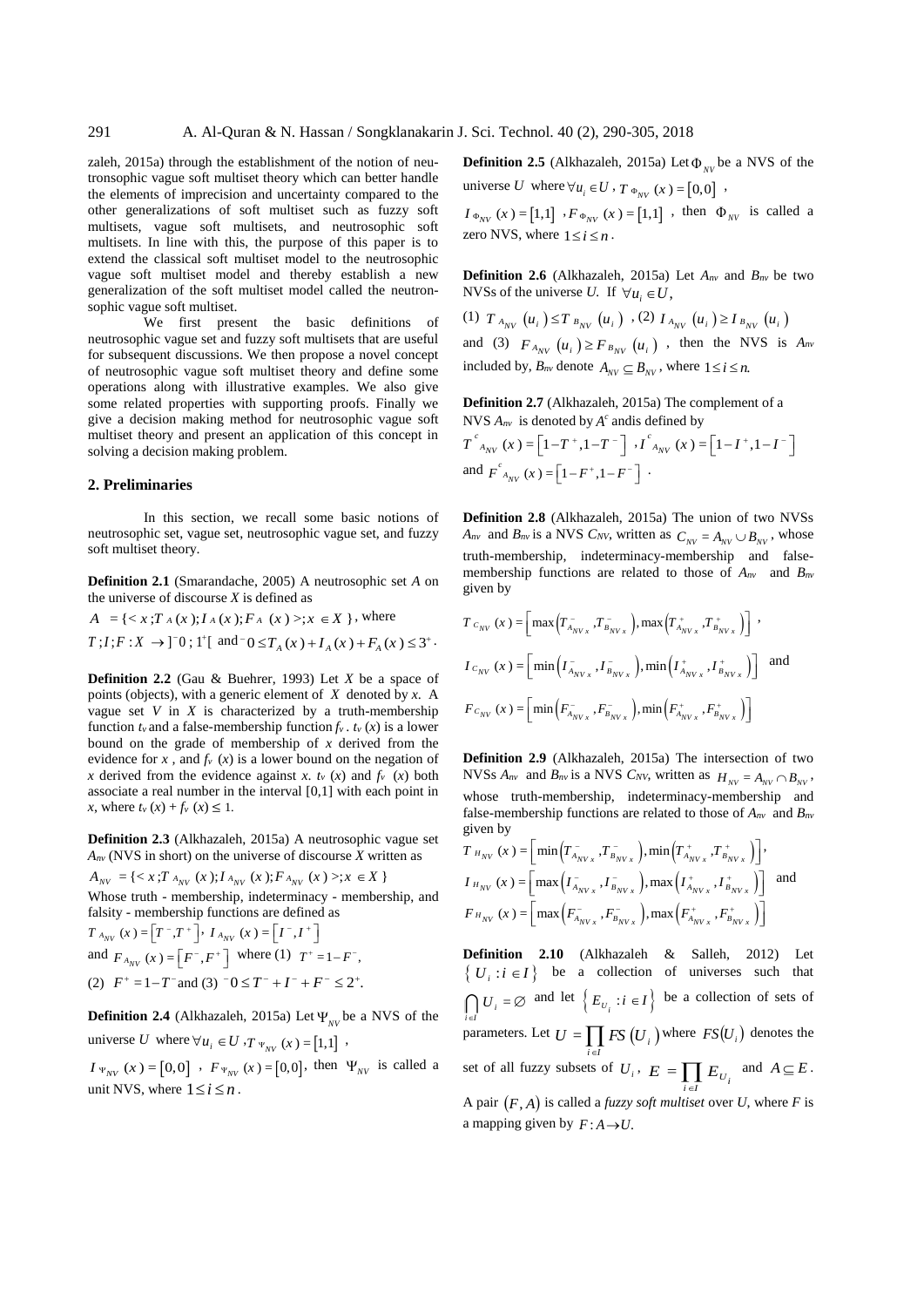**Definition 2.11** (Alkhazaleh & Salleh, 2012) For two fuzzy soft multisets *(F, A)* and *(G, B)* over *U, (F, A)* is called a *fuzzy soft multisubset* of *(G, B)* if : 1.  $A \subseteq B$  and

2.  $\forall e_{U_{i,j}} \in a_k$ ,  $\left(e_{U_{i,j}}, F_{e_{U_{i,j}}}\right)$  is a fuzzy subset of  $\left(e_{U_{i,j}}, G_{e_{U_{i,j}}}\right)$ where  $a_k \in A, k = \{1, 2, ..., n\}, i \in \{1, 2, ..., m\}$  and  $j \in \{1, 2, ..., r\}$ .

**Definition 2.12** (Alkhazaleh & Salleh, 2012) The complement of a fuzzy soft multiset  $(F, A)$  is denoted by  $(F, A)^c$  and is defined by  $(F, A)^c = (F^c, A)$  where  $F^c : A \rightarrow U$  is a mapping given by  $F^c(\alpha) = c(F(\alpha)), \forall \alpha \in A$  where C is any fuzzy complement.

**Definition 2.13** (Alkhazaleh & Salleh, 2012) The *union* of two fuzzy soft multisets  $(F, A)$  and  $(G, B)$  over *U*, denoted by  $(F, A) \cup (G, B)$ , is the fuzzy soft multiset  $(H, C)$  where  $C = A \cup B$ , and  $\forall \varepsilon \in C$ ,

$$
H(\varepsilon) = \begin{cases} F(\varepsilon) & , \text{if } \varepsilon \in A - B \\ G(\varepsilon) & , \text{if } \varepsilon \in B - A \\ \cup (F(\varepsilon), G(\varepsilon)) & , \text{if } \varepsilon \in A \cap B, \end{cases}
$$

where  $\bigcup (F(\varepsilon), G(\varepsilon)) = s(F_{\varepsilon_{U_{i,j}}}, G_{\varepsilon_{U_{i,j}}}), \forall i \in \{1, 2, ..., m\}$ 

with *s* as an *s*-norm.

**Definition 2.14** (Alkhazaleh & Salleh, 2012) The *intersection* of two fuzzy soft multisets  $(F, A)$  and  $(G, B)$  over *U*, denoted by  $(F, A) \cap (G, B)$ , is the fuzzy soft multiset  $(H, C)$ where  $C = A \cup B$ , and  $\forall \varepsilon \in C$ ,

$$
H(\varepsilon) = \begin{cases} F(\varepsilon) & , \text{if } \varepsilon \in A - B \\ G(\varepsilon) & , \text{if } \varepsilon \in B - A \\ \bigcap (F(\varepsilon), G(\varepsilon)) & , \text{if } \varepsilon \in A \cap B, \end{cases}
$$

where  $\bigcap (F(\varepsilon), G(\varepsilon)) = t(F_{\varepsilon_{U_{i,j}}}, G_{\varepsilon_{U_{i,j}}}), \forall i \in \{1, 2, 3, ..., m\}$ 

with *t* as a *t*-norm.

#### **3. Neutrosophic Vague Soft Multiset**

In this section we introduce the concept of neutrosophic vague soft multiset and define some operations on a neutrosophic vague soft multiset, namely subset, equality, null, absolute, complement, union, and intersection. We also give some properties of this concept.

Now we propose the definition of a neutrosophic vague soft multiset and we give an illustrative example of it.

**Definition 3.1** Let  $\{U_i : i \in I\}$  be a collection of universes such that  $\bigcap U_i = \emptyset$  and let  $\{E_{U_i} : i \in I\}$  be a collection of sets of *i* ∈I ∈

parameters. Let  $U = \prod N V(U_i)$  where  $NV(U_i)$  denotes the set of all neutrosophic vague subsets of  $U_i$ ,  $E = \prod E_{U_i}$  and *i I i* ∈1 ∊

 $A \subseteq E$  . A pair  $(F, A)$  is called a *neutrosophic vague soft multiset* over *U*, where *F* is a mapping given by  $F : A \to U$ .

In other words, a neutrosophic vague soft multiset over *U* is a parameterized family of neutrosophic vague subsets of *U*. For  $\varepsilon \in A$ ,  $F(\varepsilon)$  may be considered as the set of  $\varepsilon$  -approximate elements of the neutrosophic vague soft multiset  $(F, A)$ .

Based on the above definition, any change in the order of universes will produce a different neutrosophic vague soft multiset.

**Example 3.2** Suppose there are three universes  $U_1, U_2$  and  $U_3$ . Suppose that a person has a budget to buy a house, a car, and rent a venue to hold a wedding celebration. Let us consider a neutrosophic vague soft multiset  $(F, A)$  which describes "houses", "cars" and "hotels" that are being considered for accommodation purchase, transportation purchase, and a location venue to hold a wedding celebration respectively. Let  $U_1 = \{h_1, h_2, h_3\}$ ,  $U_2 = \{c_1, c_2, c_3\}$ , and  $U_3 = \{v_1, v_2\}$ . Let  $\{E_{U_1}, E_{U_2}, E_{U_3}\}$  be a collection

of sets of decision parameters related to the above universes, where

$$
E_{U_1} = \{e_{U_1,1} = condominium, e_{U_1,2} = apartment, e_{U_1,3} = duplex\},\
$$

$$
E_{U_2} = \{e_{U_2,1} = \text{compact}, e_{U_2,2} = \text{sedan}, e_{U_2,3} = \text{sporty}\}\
$$
 and

 $E_{U_3} = \{e_{U_3,1} = \text{uptown}, e_{U_3,2} = \text{downtown}, e_{U_3,3} = \text{suburb} \}$ 

Let 
$$
U = \prod_{i=1}^{3} NV(U_i)
$$
,  $E = \prod_{i=1}^{3} E_{U_i}$  and  $A \subseteq E$ , such that  
\n $A = \{a_1 = (e_{U_1,1}, e_{U_2,1}, e_{U_3,1}), a_2 = (e_{U_1,1}, e_{U_2,2}, e_{U_3,1}), a_3 = (e_{U_1,2}, e_{U_2,2}, e_{U_3,1})\}.$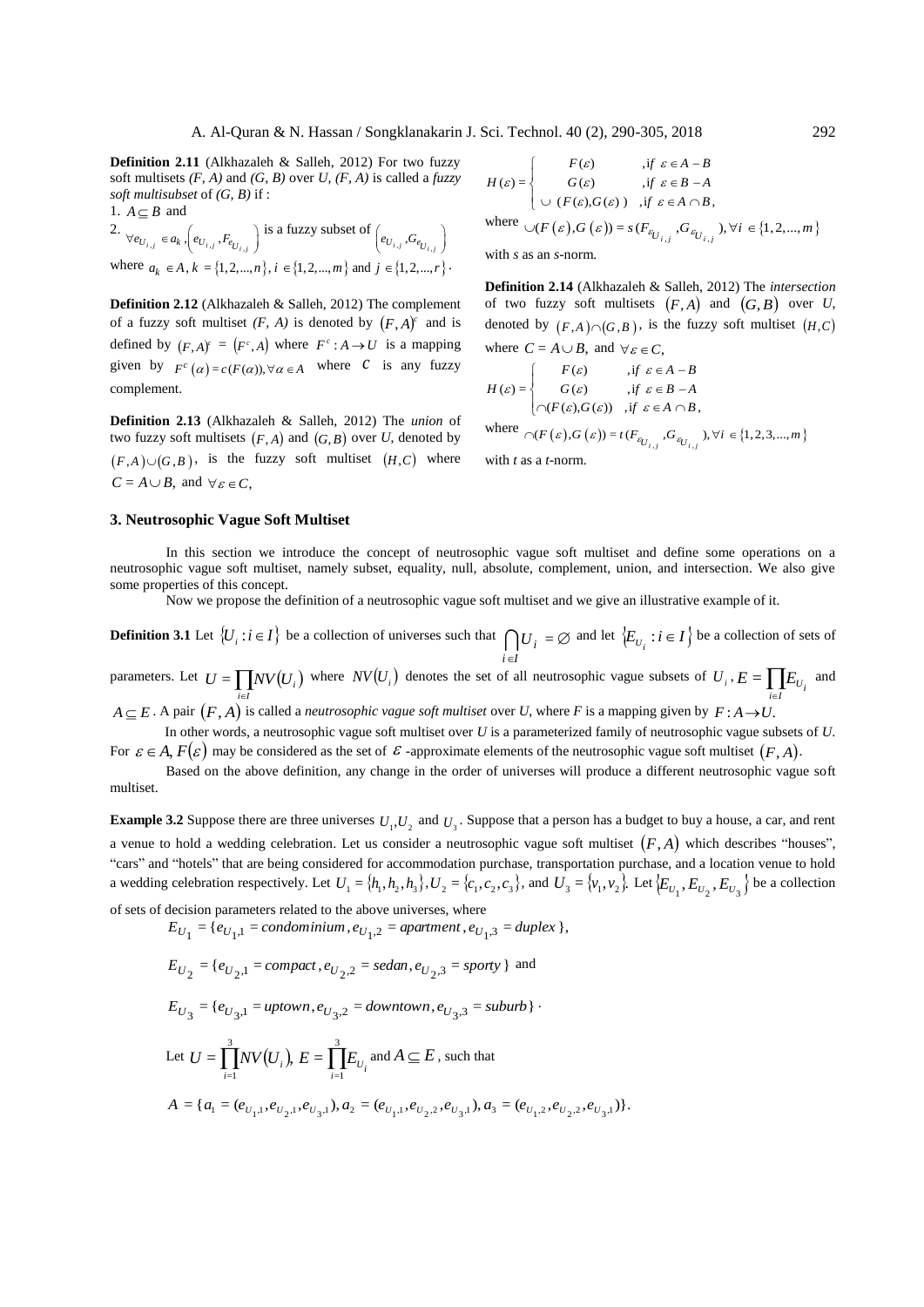293 A. Al-Quran & N. Hassan / Songklanakarin J. Sci. Technol. 40 (2), 290-305, 2018

Suppose that

$$
F(a_1) = \left( \left\{ \frac{h_1}{[0.2, 0.5], [0.1, 0.4], [0.5, 0.8]}, \frac{h_2}{[0.4, 0.6], [0.5, 0.6], [0.4, 0.6]}, \frac{h_3}{[0.8, 0.9], [0.1, 0.3], [0.1, 0.2]} \right\} , \left\{ \frac{c_1}{[0.8, 0.9], [0.5, 0.6], [0.1, 0.2]} \right\} \right)
$$
\n
$$
F(a_2) = \left( \left\{ \frac{h_1}{[0.5, 0.8], [0.6, 0.7], [0.2, 0.5]}, \frac{h_2}{[0.4, 0.7], [0.6, 0.8], [0.3, 0.6]} \right\} \left\{ \frac{v_1}{[0.8, 0.9], [0.1, 0.2], [0.1, 0.2]} \right\} \cdot \left\{ \frac{v_2}{[0.7, 0.9], [0.8, 0.9], [0.1, 0.3]} \right\} \right)
$$
\n
$$
F(a_2) = \left( \left\{ \frac{h_1}{[0.5, 0.6], [0.3, 0.4], [0.4, 0.5]}, \frac{h_2}{[0.8, 0.9], [0.2, 0.5], [0.1, 0.2]} \right\} \cdot \left\{ \frac{h_3}{[0.7, 0.9], [0.5, 0.8]} \right\} \cdot \left\{ \frac{c_1}{[0.7, 0.9], [0.5, 0.9], [0.1, 0.3]} \right\}
$$
\n
$$
F(a_3) = \left( \left\{ \frac{h_1}{[0.5, 0.6], [0.2, 0.4], [0.2, 0.7]}, \frac{c_3}{[0.7, 0.9], [0.3, 0.5], [0.1, 0.3]} \right\} \cdot \left\{ \frac{v_1}{[0.1, 0.5], [0.3, 0.6], [0.5, 0.9]}, \frac{v_2}{[0.4, 0.6], [0.5, 0.9], [0.4, 0.6]} \right\} \right)
$$
\n
$$
F(a_3) = \
$$

$$
\left\{\left(a_{1}, \left( \left\{\frac{h_{1}}{[0.2,0.5],[0.1,0.4],[0.5,0.8]}, \frac{h_{2}}{[0.4,0.6],[0.5,0.6],[0.4,0.6]}, \frac{h_{3}}{[0.8,0.9],[0.1,0.3],[0.1,0.2]}\right\}, \left\{\frac{c_{1}}{[0.8,0.9],[0.5,0.6],[0.1,0.2]}, \frac{c_{2}}{[0.5,0.8],[0.6,0.7],[0.2,0.5]}, \frac{c_{3}}{[0.4,0.7],[0.6,0.8],[0.3,0.6]}\right\}\left(\frac{v_{1}}{[0.8,0.9],[0.1,0.2],[0.1,0.2]}, \frac{v_{2}}{[0.7,0.9],[0.8,0.9],[0.1,0.3]}\right)\right)\right),
$$
  
\n
$$
\left(a_{2}, \left(\left\{\frac{h_{1}}{[0.5,0.6],[0.3,0.4],[0.4,0.5]}, \frac{h_{2}}{[0.8,0.9],[0.2,0.5],[0.1,0.2]}, \frac{h_{3}}{[0.2,0.4],[0.3,0.3],[0.6,0.8]}\right\}, \left\{\frac{c_{1}}{[0.7,0.9],[0.5,0.9],[0.1,0.3]}\right\}\right)\right),
$$
  
\n
$$
\frac{c_{2}}{[0.3,0.8],[0.2,0.4],[0.2,0.7]}, \frac{c_{3}}{[0.7,0.9],[0.3,0.5],[0.1,0.3]}\right\}\left(\frac{v_{1}}{[0.1,0.5],[0.3,0.6],[0.5,0.9]}, \frac{v_{2}}{[0.4,0.6],[0.5,0.9],[0.4,0.6]}\right)\right)\right),
$$
  
\n
$$
\left(a_{3}, \left(\left\{\frac{h_{1}}{[0.4,0.7],[0.1,0.2],[0.3,0.6]}, \frac{h_{2}}{[0.6,0.8],[0.6,0.5],[0.2,0.4]}, \frac{h_{3}}{[0.1,0.5],[0.2,0.5],[0.5,0.9]}\right\}, \left\{\frac{c_{1}}{[0
$$

Each approximation has two parts: A predicate and an approximate value set.

**Definition 3.3** For any neutrosophic vague soft multiset  $(F, A)$ , a pair  $(e_{U_{i,j}}, F_{e_{U_{i,j}}})$  is called a  $U_i$ -neutrosophic vague soft *multiset*  $part \forall e_{U_{i,j}} \in a_k$  and  $F_{e_{U_{i,j}}} \subseteq F(A)$  is a *neutrosophic vague approximate value set*, where  $a_k \in A, k \in \{1, 2, ..., n\}, i \in \{1, 2, ..., m\}$  and  $j \in \{1, 2, ..., r\}$ .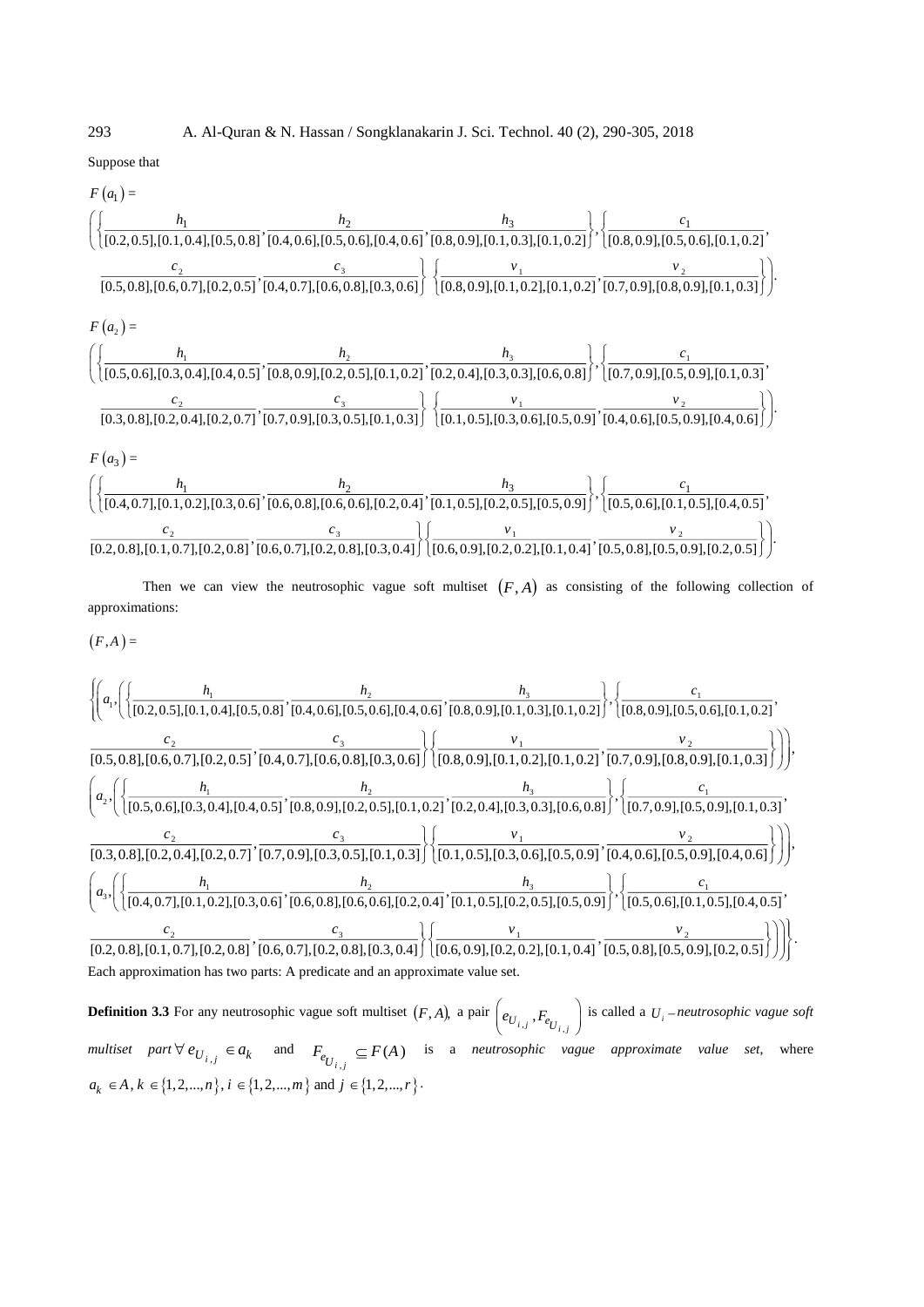**Example 3.4** Consider Example 3.2. Then

$$
(e_{U_{1},i}, F_{e_{U_{1},i}}) =
$$
\n
$$
\left\{ \left( e_{U_{1},1}, \left\{ \frac{h_1}{[0.2, 0.5], [0.1, 0.4], [0.5, 0.8]}, \frac{h_2}{[0.4, 0.6], [0.5, 0.6], [0.4, 0.6]}, \frac{h_3}{[0.8, 0.9], [0.1, 0.3], [0.1, 0.2]} \right\} \right\},\
$$
\n
$$
\left\{ e_{U_{1},1}, \left\{ \frac{h_1}{[0.5, 0.6], [0.3, 0.4], [0.4, 0.5]}, \frac{h_2}{[0.8, 0.9], [0.2, 0.5], [0.1, 0.2]}, \frac{h_3}{[0.2, 0.4], [0.3, 0.3], [0.6, 0.8]} \right\} \right\},\
$$
\n
$$
\left\{ e_{U_{1},2}, \left\{ \frac{h_1}{[0.4, 0.7], [0.1, 0.2], [0.3, 0.6]}, \frac{h_2}{[0.6, 0.8], [0.6, 0.6], [0.2, 0.4]}, \frac{h_3}{[0.1, 0.5], [0.2, 0.5], [0.5, 0.9]} \right\} \right\}.
$$
\nis a  $U_1$  – neutrosophic vague soft multiset part of  $(F, A)$ .

In the following, we introduce the concept of the subset of two neutrosophic vague soft multisets .

**Definition 3.5** For two neutrosophic vague soft multisets  $(F, A)$  and  $(G, B)$  over  $U$  ,  $(F, A)$  is called a *neutrosophic vague soft multisubset* of  $\big( G,B\big)$  if

1. 
$$
A \subseteq B
$$
, and  
\n2.  $\forall e_{U_{i,j}} \in a_k$ ,  $\left(e_{U_{i,j}}, F_{e_{U_{i,j}}}\right)$  is a neutrosophic vague subset of  $\left(e_{U_i,j}, G_{e_{U_i,j}}\right)$   
\nwhere  $a_k \in A$ ,  $k = \{1, 2, ..., n\}$ ,  $i \in \{1, 2, ..., m\}$  and  $j \in \{1, 2, ..., r\}$ .

This relationship is denoted by  $(F, A) \subseteq (G, B)$  . In this case  $(G, B)$  is called a *neutrosophic vague soft multisuperset* of *<sup>F</sup>*, *<sup>A</sup>*.

**Definition 3.6** Two neutrosophic vague soft multisets  $(F, A)$  and  $(G, B)$  over *U* are said to be *equal* if  $(F, A)$  is a neutrosophic vague soft multisubset of  $(G, B)$  and  $(G, B)$  is a neutrosophic vague soft multisubset of  $(F, A)$ .

**Example 3.7** Consider Example 3.2. Let  $A = \{a_1 = (e_{U_1,1}, e_{U_2,1}, e_{U_3,1}), a_2 = (e_{U_1,2}, e_{U_2,3}, e_{U_3,1})\}\$ , and

$$
B = \{b_1 = (e_{U_1,1}, e_{U_2,1}, e_{U_3,1}), b_2 = (e_{U_1,1}, e_{U_2,2}, e_{U_3,1}), b_3 = (e_{U_1,2}, e_{U_2,3}, e_{U_3,1})\}.
$$
  
Clearly  $A \subseteq B$ . Let  $(F, A)$  and  $(G, B)$  be two neutrosophic vague soft multisets over the same universe U such that:

$$
(F,A) = \begin{cases} \begin{pmatrix} h_1 & h_2 \end{pmatrix} & h_3 \end{cases} \begin{pmatrix} h_3 & h_4 \end{pmatrix} \begin{pmatrix} c_1 \\ \frac{1}{2} & c_2 \end{pmatrix} \\ \begin{pmatrix} c_2 & c_3 \end{pmatrix} & \frac{1}{2} \begin{pmatrix} c_3 \\ \frac{1}{2} & c_3 \end{pmatrix} \begin{pmatrix} c_1 \\ \frac{1}{2} & c_4 \end{pmatrix} \begin{pmatrix} c_2 \\ \frac{1}{2} & c_5 \end{pmatrix} \begin{pmatrix} c_3 \\ \frac{1}{2} & c_5 \end{pmatrix} \begin{pmatrix} c_1 \\ \frac{1}{2} & c_6 \end{pmatrix} \begin{pmatrix} c_2 \\ \frac{1}{2} & c_7 \end{pmatrix} \begin{pmatrix} c_3 \\ \frac{1}{2} & c_7 \end{pmatrix} \begin{pmatrix} c_3 \\ \frac{1}{2} & c_7 \end{pmatrix} \begin{pmatrix} c_3 \\ \frac{1}{2} & c_7 \end{pmatrix} \begin{pmatrix} c_3 \\ \frac{1}{2} & c_7 \end{pmatrix} \begin{pmatrix} c_3 \\ \frac{1}{2} & c_7 \end{pmatrix} \begin{pmatrix} c_3 \\ \frac{1}{2} & c_7 \end{pmatrix} \begin{pmatrix} c_3 \\ \frac{1}{2} & c_7 \end{pmatrix} \begin{pmatrix} c_3 \\ \frac{1}{2} & c_7 \end{pmatrix} \begin{pmatrix} c_1 \\ \frac{1}{2} & c_7 \end{pmatrix} \begin{pmatrix} c_2 \\ \frac{1}{2} & c_7 \end{pmatrix} \begin{pmatrix} c_3 \\ \frac{1}{2} & c_7 \end{pmatrix} \begin{pmatrix} c_1 \\ \frac{1}{2} & c_7 \end{pmatrix} \begin{pmatrix} c_2 \\ \frac{1}{2} & c_7 \end{pmatrix} \begin{pmatrix} c_3 \\ \frac{1}{2} & c_7 \end{pmatrix} \begin{pmatrix} c_1 \\ \frac{1}{2} & c_7 \end{pmatrix} \begin{pmatrix} c_2 \\ \frac{1}{2} & c_7 \end{pmatrix} \begin{pmatrix} c_3 \\ \frac{1}{2} & c_7 \end{pmatrix} \begin{pmatrix} c_1 \\ \frac{1}{2} & c_7 \end{pmatrix}
$$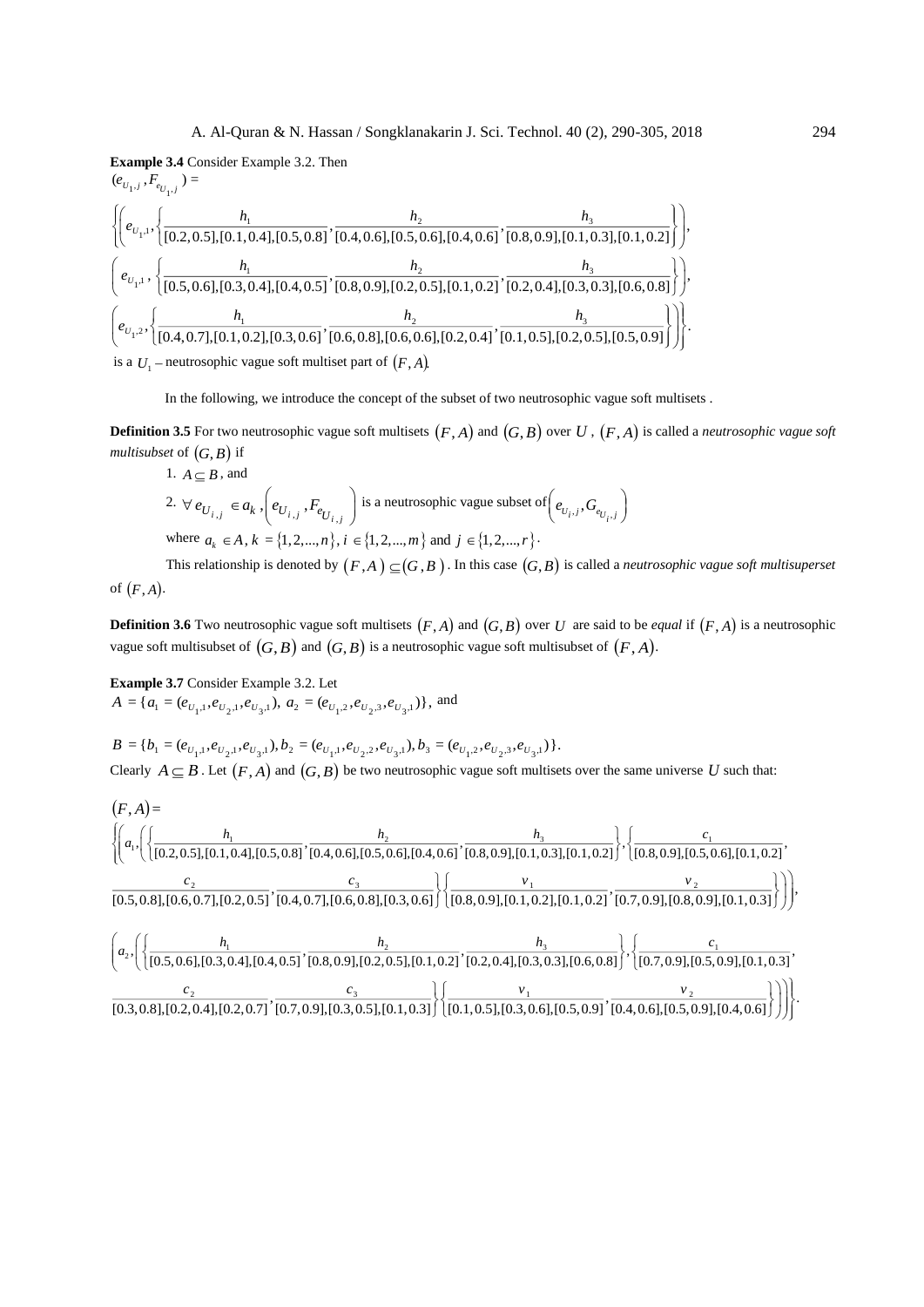$$
(G,B)=
$$

$$
\left\{\left(b_{1}, \left( \left\{\frac{h_{1}}{[0.3,0.5],[0.1,0.3],[0.5,0.7]}, \frac{h_{2}}{[0.5,0.9],[0.4,0.5],[0.1,0.5]}, \frac{h_{3}}{[0.9,0.9],[0.1,0.2],[0.1,0.1]}\right\}, \left\{\frac{c_{1}}{[0.9,0.9],[0.4,0.5],[0.1,0.1]}, \frac{c_{2}}{[0.6,0.9],[0.5,0.6],[0.1,0.4]}, \frac{c_{3}}{[0.5,0.7],[0.5,0.7],[0.5,0.7],[0.3,0.5]}\right\}\right\}\left(\frac{v_{1}}{[0.9,0.9],[0.1,0.1]}, \frac{v_{2}}{[0.9,0.9],[0.5,0.6],[0.1,0.1]}\right),
$$
\n
$$
\left(b_{2}, \left(\left\{\frac{h_{1}}{[0.6,0.6],[0.3,0.4],[0.4,0.4]}, \frac{h_{2}}{[0.7,0.8],[0.2,0.5],[0.2,0.5]}, [0.2,0.5],[0.2,0.5], [0.2,0.5], [0.5,0.6], [0.5,0.9]}\right\}, \left\{\frac{c_{1}}{[0.6,0.9],[0.8,0.9],[0.1,0.4]}\right\}, \left\{\frac{c_{2}}{[0.3,0.5],[0.2,0.4],[0.5,0.7]}, \frac{c_{3}}{[0.2,0.9],[0.1,0.5], [0.2,0.5], [0.2,0.5], [0.5,0.6], [0.5,0.9]}\right\}, \left\{\frac{c_{1}}{[0.6,0.9],[0.8,0.9],[0.1,0.4]}, \frac{v_{2}}{[0.3,0.5],[0.2,0.4], [0.5,0.7]}, \frac{v_{2}}{[0.3,0.5], [0.5,0.6], [0.5,0.7]}, \frac{v_{2}}{[0.3,0.6], [0.7,0.9], [0.4,0.7]}\right\}\right)\right),
$$
\n
$$
\left(b_{3}, \left(\left\{\frac{h_{1}}{[0.5,0.7],[0.1
$$

Now, we put forward the definition of a null neutrosophic vague soft multiset and the definition of the absolute neutrosophic vague soft multiset.

**Definition 3.8** A neutrosophic vague soft multiset  $(F, A)$  over  $U$  is called a *null neutrosophic vague soft multiset*, denoted by  $(F, A)_{\Phi}$  , if all of the neutrosophic vague soft multiset parts of  $(F, A)$ equal $\varnothing$ .

**Definition 3.9** A neutrosophic vague soft multiset  $(F, A)$  over U is called *absolute neutrosophic vague soft multiset*, denoted by  $(F, A)_U$ , if  $\left(e_{U_{i,j}}, F_{e_{U_{i,j}}}\right) = U_i$ ,  $\forall i$ .

In the following, we propose the definition of the complement of a neutrosophic vague soft multiset and give an example on the complement of a neutrosophic vague soft multiset.

**Definition 3.10** The complement of a neutrosophic vague soft multiset  $(F, A)$  is denoted by  $(F, A)^c$  and is defined by  $(F, A)^c$  =  $(F^c, A)$  where  $F^c : A \to U$  is a mapping given by  $F^c(\alpha) = c(F(\alpha)), \forall \alpha \in A$  where C is a neutrosophic vague complement.

**Example 3.11** Consider Example 3.2. By using the basic neutrosophic vague complement, we have

$$
(F,A)^{c} = \begin{cases} \begin{pmatrix} h_{1} & h_{2} \\ a_{1} \end{pmatrix} \begin{pmatrix} h_{2} & h_{3} \\ \frac{1}{2} \end{pmatrix} \begin{pmatrix} h_{3} & h_{4} \\ \frac{1}{2} \end{pmatrix} \begin{pmatrix} c_{1} \\ \frac{1}{2} \end{pmatrix} \begin{pmatrix} c_{1} \\ \frac{1}{2} \end{pmatrix} \begin{pmatrix} c_{2} \\ \frac{1}{2} \end{pmatrix} \begin{pmatrix} c_{3} \\ \frac{1}{2} \end{pmatrix} \begin{pmatrix} c_{1} \\ \frac{1}{2} \end{pmatrix} \begin{pmatrix} c_{2} \\ \frac{1}{2} \end{pmatrix} \begin{pmatrix} c_{3} \\ \frac{1}{2} \end{pmatrix} \begin{pmatrix} c_{1} \\ \frac{1}{2} \end{pmatrix} \begin{pmatrix} c_{2} \\ \frac{1}{2} \end{pmatrix} \begin{pmatrix} c_{3} \\ \frac{1}{2} \end{pmatrix} \begin{pmatrix} c_{1} \\ \frac{1}{2} \end{pmatrix} \begin{pmatrix} c_{2} \\ \frac{1}{2} \end{pmatrix} \begin{pmatrix} c_{3} \\ \frac{1}{2} \end{pmatrix} \begin{pmatrix} c_{1} \\ \frac{1}{2} \end{pmatrix} \begin{pmatrix} c_{2} \\ \frac{1}{2} \end{pmatrix} \begin{pmatrix} c_{3} \\ \frac{1}{2} \end{pmatrix} \begin{pmatrix} c_{1} \\ \frac{1}{2} \end{pmatrix} \begin{pmatrix} c_{2} \\ \frac{1}{2} \end{pmatrix} \begin{pmatrix} c_{3} \\ \frac{1}{2} \end{pmatrix} \begin{pmatrix} c_{1} \\ \frac{1}{2} \end{pmatrix} \begin{pmatrix} c_{2} \\ \frac{1}{2} \end{pmatrix} \begin{pmatrix} c_{3} \\ \frac{1}{2} \end{pmatrix} \begin{pmatrix} c_{1} \\ \frac{1}{2} \end{pmatrix} \begin{pmatrix} c_{2} \\ \frac{1}{2} \end{pmatrix} \begin{pmatrix} c_{3} \\ \frac{1}{2} \end{pmatrix} \begin{pmatrix} c_{1} \\ \frac{1}{2} \end{pmatrix} \begin{pmatrix} c_{2} \\ \frac{1}{2} \end{pmatrix} \begin{pmatrix} c_{3} \\ \frac{1
$$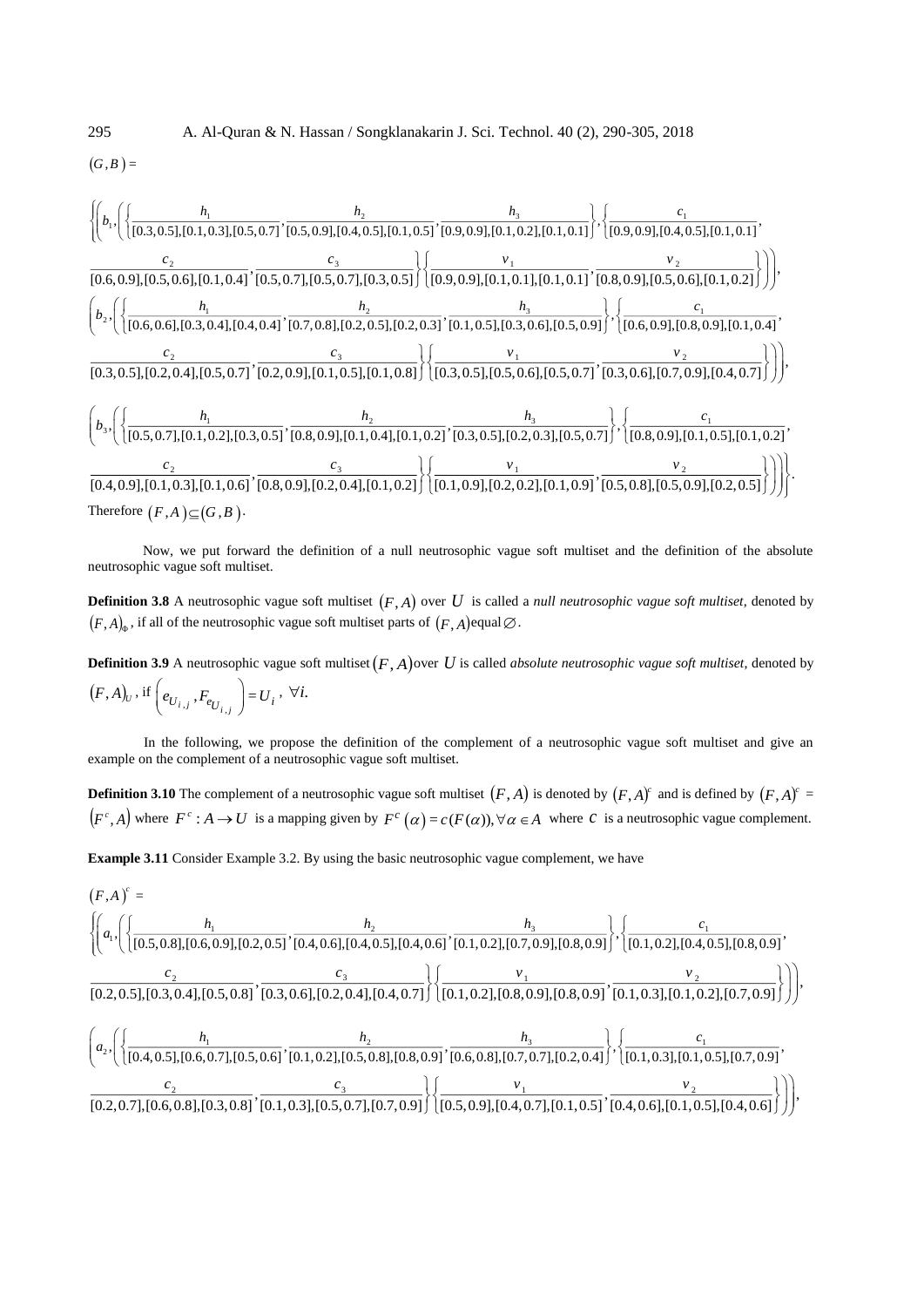

**Proposition 3.12** If  $(F, A)$  is a neutrosophic vague soft multiset over  $U$  , then

1.  $((F, A)^c)^c = (F, A),$ 2.  $(F, A)^c \circ (F, A)_U$ , 3.  $(F, A)^c v = (F, A)_{\Phi}$ . **Proof** The proof is straightforward.

In the following, we introduce the definition of the union of two neutrosophic vague soft multisets and give an example on the union of two neutrosophic vague soft multisets.

**Definition 3.13** The union of two neutrosophic vague soft multisets  $(F, A)$  and  $(G, B)$  over  $U$  , denoted by  $(F, A) \cup (G, B)$ , is a neutrosophic vague soft multiset  $(H, D)$  where  $D = A \cup B$ , and  $\forall \alpha \in D$ ,

 $F(\alpha)$  $H(\alpha) = \begin{cases} G(\alpha) & \text{if } \alpha \in B - A \end{cases}$  $\Big| F(\alpha) \cup G(\alpha) \quad \text{,if } \alpha \in A \cap B,$  $F(\alpha)$  *if*  $\alpha \in A - B$ 

and  $\cup$  denotes the neutrosophic vague set union.

**Example 3.14** Consider Example 3.2. Let

$$
A = \{a_1 = (e_{U_1,1}, e_{U_2,1}, e_{U_3,1}), a_2 = (e_{U_1,1}, e_{U_2,2}, e_{U_3,1}), a_3 = (e_{U_1,2}, e_{U_2,2}, e_{U_3,1})\},
$$
  
\n
$$
B = \{b_1 = (e_{U_1,1}, e_{U_2,1}, e_{U_3,1}), b_2 = (e_{U_1,1}, e_{U_2,2}, e_{U_3,1}), b_3 = (e_{U_1,2}, e_{U_2,3}, e_{U_3,1})\}.
$$

Suppose  $(F, A)$  and  $(G, B)$  are two neutrosophic vague soft multisets over the same U such that  $(F,A) =$ 

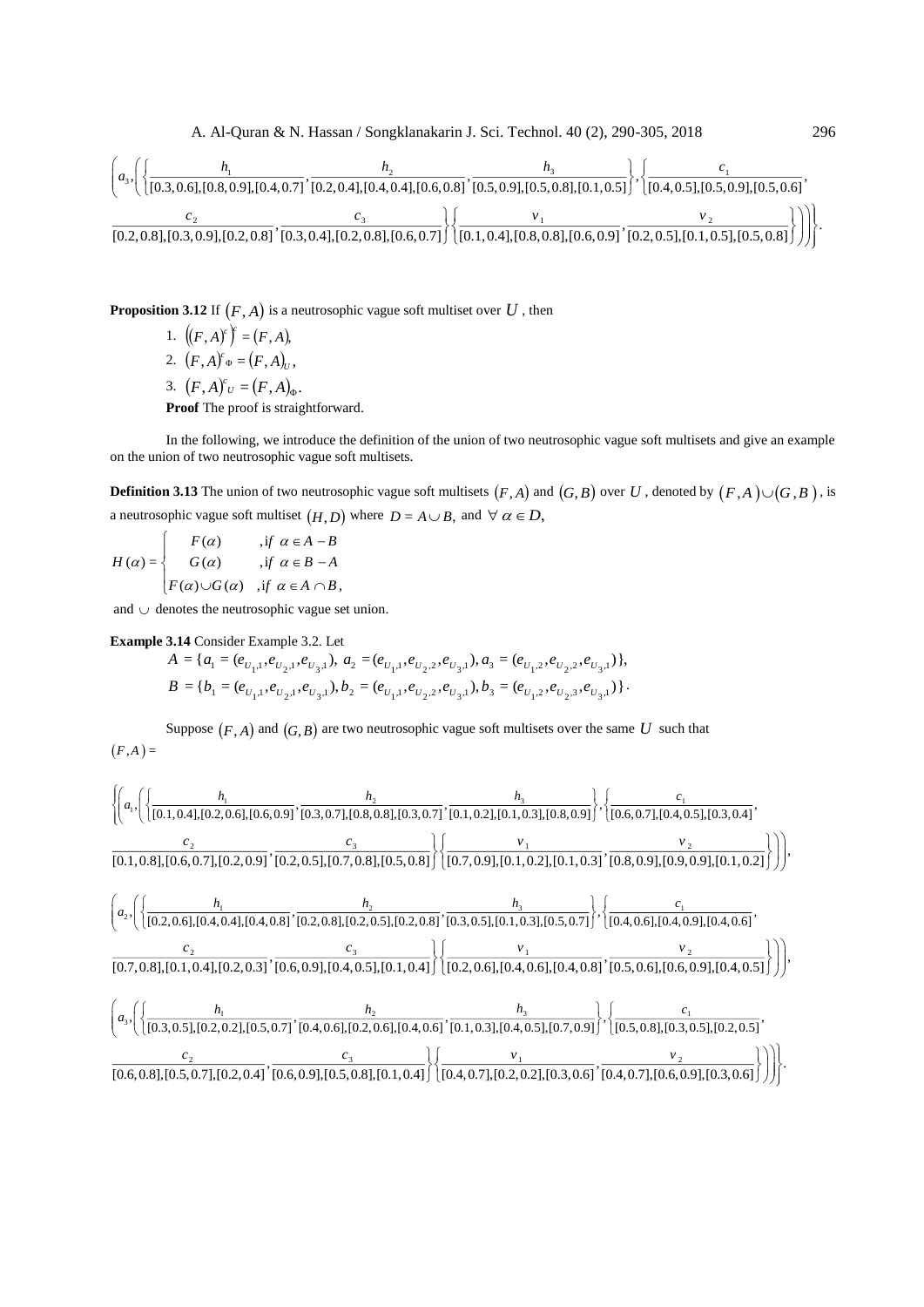$(G, B) =$ 



In the following, we introduce the definition of the intersection of two neutrosophic vague soft multisets and give an example on the intersection of two neutrosophic vague soft multisets.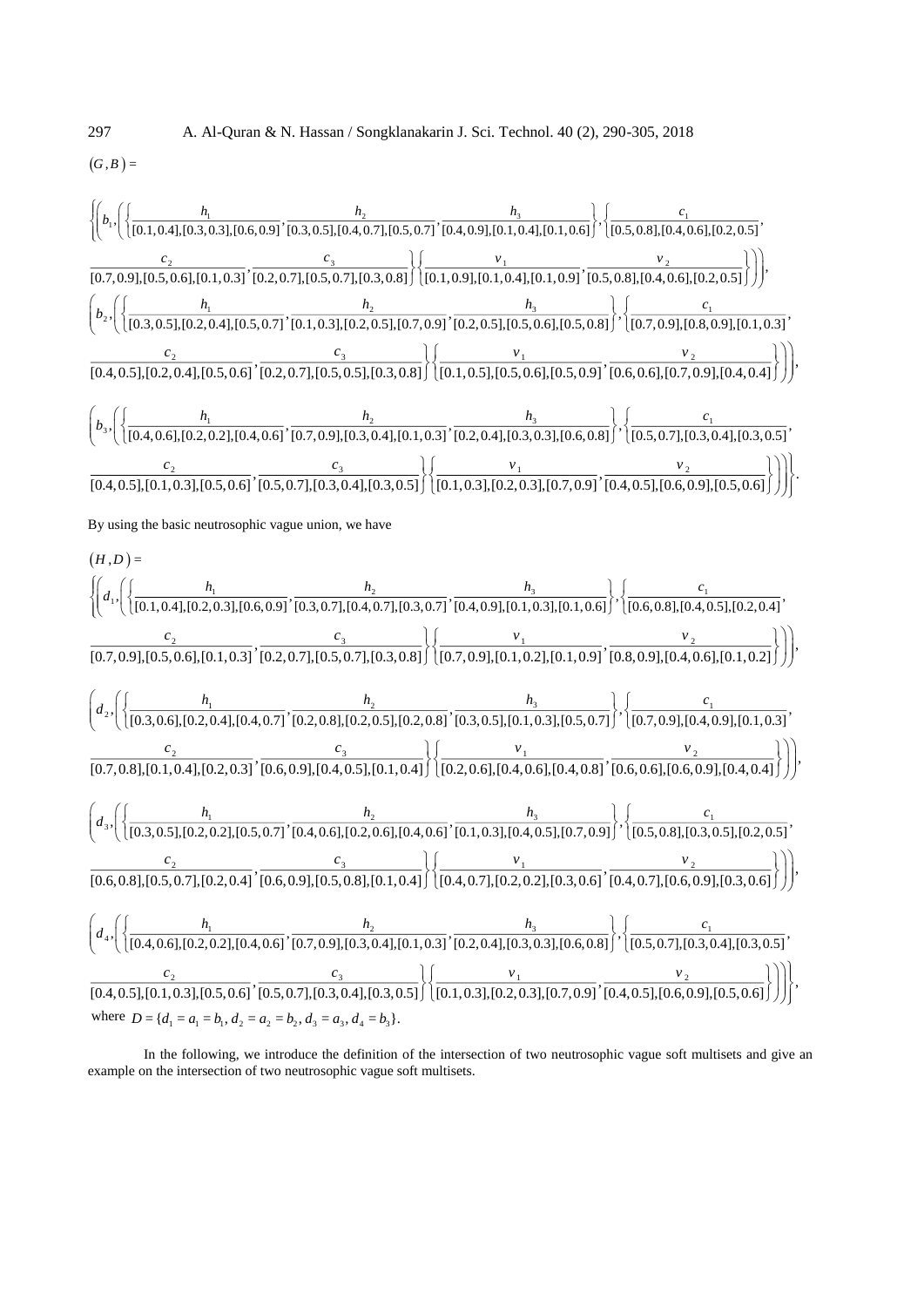**Definition 3.15** The intersection of two neutrosophic vague soft multisets  $(F, A)$  and  $(G, B)$  over  $U$ , denoted by  $(F, A) \cap (G, B)$ , is a neutrosophic vague soft multiset  $(H, D)$  where  $D = A \cup B$ , and  $\forall \alpha \in D$ ,

$$
H(\alpha) = \begin{cases} F(\alpha) & ,if \ \alpha \in A - B \\ G(\alpha) & ,if \ \alpha \in B - A \\ F(\alpha) \cap G(\alpha) & ,if \ \alpha \in A \cap B, \end{cases}
$$

and  $\cap$  denotes the neutrosophic vague set intersection.

**Example 3.16** Consider Example 3.14. By using the basic neutrosophic vague intersection, we have  $(H, D)$  =

$$
\left\{\left(d_{1},\left(\left\{\frac{h_{1}}{[0.1,0.4],[0.3,0.6],[0.6,0.9]},\frac{h_{2}}{[0.3,0.5],[0.8,0.8],[0.5,0.7]},\frac{h_{3}}{[0.1,0.2],[0.1,0.4],[0.8,0.9]}\right\},\left\{\frac{c_{1}}{[0.5,0.7],[0.4,0.6],[0.3,0.5]},\frac{c_{2}}{[0.1,0.8],[0.6,0.7],[0.2,0.9]},\frac{c_{3}}{[0.2,0.5],[0.7,0.8],[0.5,0.8]}\right\}\right\}\right\}
$$
\n
$$
\frac{1}{[0.1,0.8],[0.6,0.7],[0.2,0.9]},\frac{c_{2}}{[0.2,0.5],[0.2,0.9]},\frac{c_{3}}{[0.2,0.5],[0.7,0.8]},\frac{b_{2}}{[0.1,0.9],[0.1,0.4],[0.1,0.9]},\frac{b_{3}}{[0.5,0.8],[0.9,0.9],[0.2,0.5]}\right\})\left\{\left(d_{2},\left(\left\{\frac{h_{1}}{[0.2,0.5],[0.4,0.4],[0.5,0.8]},\frac{h_{2}}{[0.1,0.3],[0.2,0.5],[0.7,0.9]},\frac{h_{3}}{[0.2,0.5],[0.5,0.6],[0.5,0.6]},\frac{b_{3}}{[0.4,0.6],[0.8,0.9],[0.4,0.6]}\right\})\right)\right\}
$$
\n
$$
\left(d_{3},\left(\left\{\frac{h_{1}}{[0.3,0.5],[0.2,0.4],[0.5,0.6]},\frac{h_{2}}{[0.2,0.7],[0.5,0.5],[0.3,0.8]}\right\}\right)\left(\frac{h_{3}}{[0.1,0.5],[0.5,0.6],[0.5,0.9]},\frac{h_{3}}{[0.5,0.6],[0.7,0.9]},\frac{v_{2}}{[0.4,0.6],[0.7,0.9],[0.4,0.5]}\right)\right)\right),\frac{c_{2}}{[0.4,0.5],[0.2,0.2],[0.
$$

Now we give some propositions on the union and intersection of two neutrosophic vague soft multisets.

**Proposition 3.17** If  $(F,A)$ ,  $(G,B)$ , and  $(H,C)$  are three neutrosophic vague soft multisets over  $U$  , then

- 1.  $(F,A)\cup ((G,B)\cup (H,C))=((F,A)\cup (G,B))\cup (H,C)$
- 2.  $(F,A)\cup (F,A) = (F,A)$ 3.  $(F,A)\cup (G,A)_{\Phi} = (F,A)$
- $(4. \ (F, A) \cup (G, A)_{U} = (G, A)_{U}$

**Proof** The proof is straightforward.

**Proposition 3.18** If  $(F,A)$ ,  $(G,B)$ , and  $(H,C)$  are three neutrosophic vague soft multisetsover  $U$  , then

- 1.  $(F,A)\cap((G,B)\cap(H,C))=((F,A)\cap(G,B))\cap(H,C)$
- 2.  $(F,A)\cap (F,A)=(F,A)$ 3.  $(F,A)\cap (G,A)_{\infty} = (G,A)_{\infty}$  $(4. (F,A) \cap (G,A)_U = (F,A)$

**Proof** The proof is straightforward.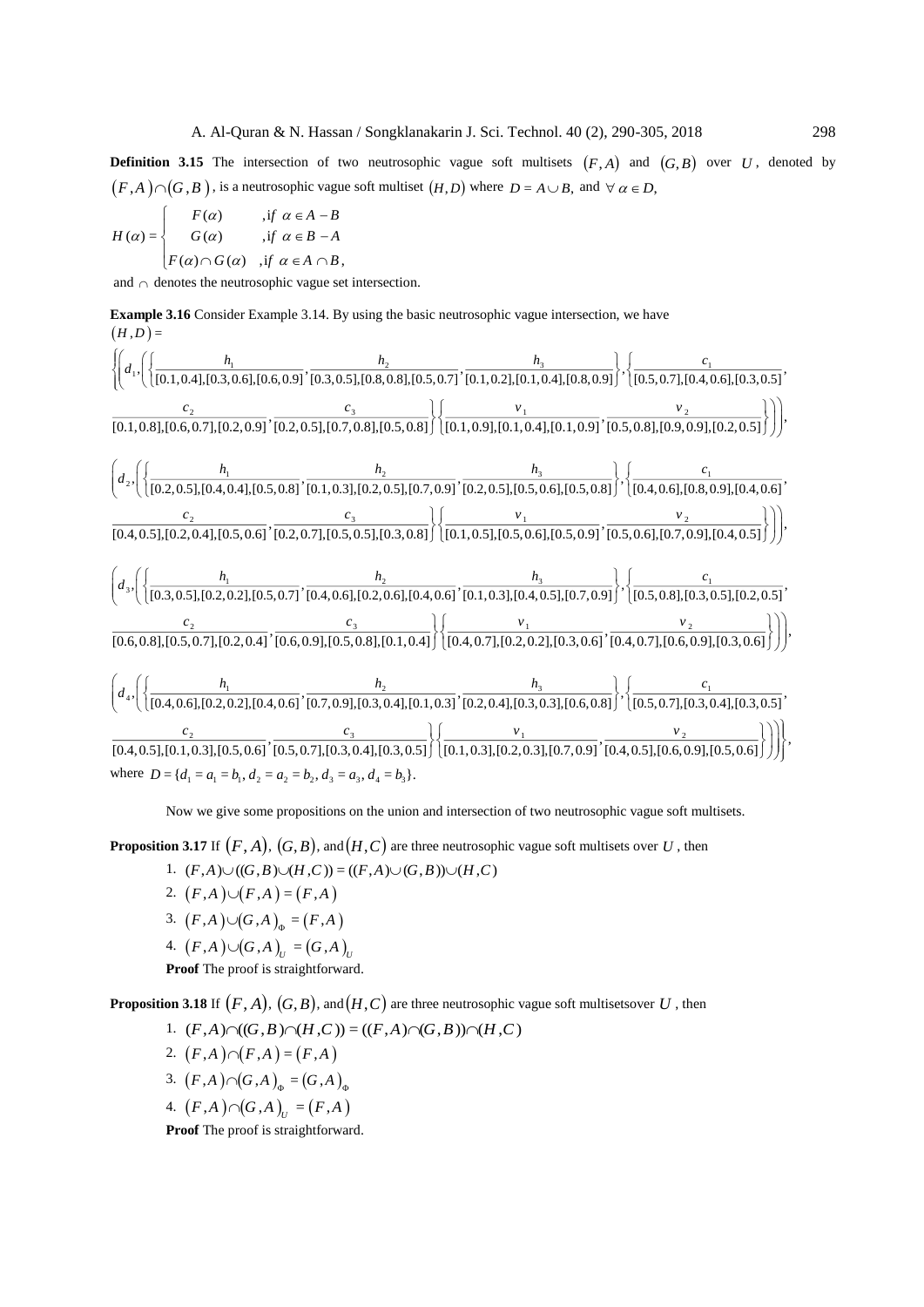# 299 A. Al-Quran & N. Hassan / Songklanakarin J. Sci. Technol. 40 (2), 290-305, 2018

## **4. An Application in Decision Making**

In this section we recall the algorithm designed for solving a neutrosophic soft set. We also propose a new algorithm to solve neutrosophic vague soft multiset decision-making problems based on the algorithm for fuzzy soft multiset proposed by Alkhazaleh and Salleh (2012). We then apply this new algorithm to the neutrosophic vague soft multiset model to solve a decision making problem. We will use the abbreviation MA for Maji's Algorithm (Maji, 2013) and abbreviation RMA for Roy and Maji's Algorithm ( Roy & Maji, 2007).Maji (2013) used the following algorithm to solve a decision-making problem.

- 1. input the Neutrosophic Soft Set (*F*, *<sup>A</sup>*).
- 2. input *P* , the choice parameters which is a subset of *<sup>A</sup>* .
- 3. consider the NSS  $(F, P)$  and write it in tabular form.
- 4. compute the comparison matrix of the NSS  $(F, P)$ .
- 5. compute the score  $S_i$  of  $h_i$ ,  $\forall i$ .
- 6. find  $S_k = max_i S_i$ .

7. if  $k$  has more than one value then any one of  $h_i$  could be the preferable choice.

Alkhazaleh and Salleh (2012) proposed the following algorithm for fuzzy soft multiset.

- 1. Input the fuzzy soft multiset  $(H, C)$  which is introduced by making any operations between  $(F, A)$  and  $(G, B)$ .
- 2. Apply RMA to the first fuzzy soft multiset part in  $(H, C)$  to get the decision  $S_{k_1}$ .

3. Redefine the fuzzy soft multiset  $(H, C)$  by keeping all values in each row where  $S_{k_1}$  is maximum and replacing the

values in the other rows by zero to get  $(H,C)_1$ .

4. Apply RMA to the second fuzzy soft multiset part in  $(H, C)$ <sub>1</sub> to get the decision  $S_{k_2}$ .

5. Redefine the fuzzy soft multiset  $(F, A)$  by keeping the first and second parts and apply the method in step 3 to the third part to get  $(H, C)$ <sub>2</sub>.

6. Apply RMA to the third fuzzy soft multiset part in  $(H, C)$ <sub>2</sub> to get the decision  $S_{k_3}$ .

7. The decision is  $(S_{k_1}, S_{k_2}, S_{k_3})$ .

Now we construct a neutrosophic vague soft multiset decision making method by the following algorithm.

Input the neutrosophic vague soft multiset  $(H, C)$  which is introduced by making any operation between  $(F, A)$  and

 $(G, B)$ .

1. Apply MA to the first neutrosophic vague soft multiset part in  $(H, C)$  to get the decision  $S_{k_1}$ .

2. Redefine the neutrosophic vague soft multiset  $(H, C)$  by keeping all values in each row where  $S_{k_1}$  is maximum

and replacing the values in the other rows by zero to get  $(H, C)$ .

3. Apply MA to the second neutrosophic vague soft multiset part in  $(H, C)$ <sub>1</sub> to get the decision  $S_{k_2}$ .

4. Redefine the neutrosophic vague soft multiset  $(H, C)$ <sub>1</sub> by keeping the first and second parts and apply the method in step 3 to the third part to get  $(H,C)_2$ .

5. Apply MA to the third neutrosophic vague soft multiset part in  $(H, C)$ <sub>2</sub> to get the decision  $S_{k_3}$ .

6. The decision is  $(S_{k_1}, S_{k_2}, S_{k_3})$ .

We will apply this algorithm to the neutrosophic vague soft multiset model to solve a decision making problem in the following example.

**Example 4.1.** Let  $U_1 = \{h_1, h_2, h_3\}$ ,  $U_2 = \{c_1, c_2, c_3\}$ , and  $U_3 = \{v_1, v_2\}$ , be the sets of "houses", "cars", and "hotels" respectively. Let  $\{E_{U_1}, E_{U_2}, E_{U_3}\}$  be a collection of sets of decision parameters related to the above universes, where

$$
E_{U_1} = \{e_{U_1,1} = \text{condominium}, e_{U_1,2} = \text{apartment}, e_{U_1,3} = \text{duplex} \},
$$
  
\n
$$
E_{U_2} = \{e_{U_2,1} = \text{compact}, e_{U_2,2} = \text{sedan}, e_{U_2,3} = \text{sporty} \} \text{ and}
$$
  
\n
$$
E_{U_3} = \{e_{U_3,1} = \text{uptown}, e_{U_3,2} = \text{downtown}, e_{U_3,3} = \text{suburb} \}.
$$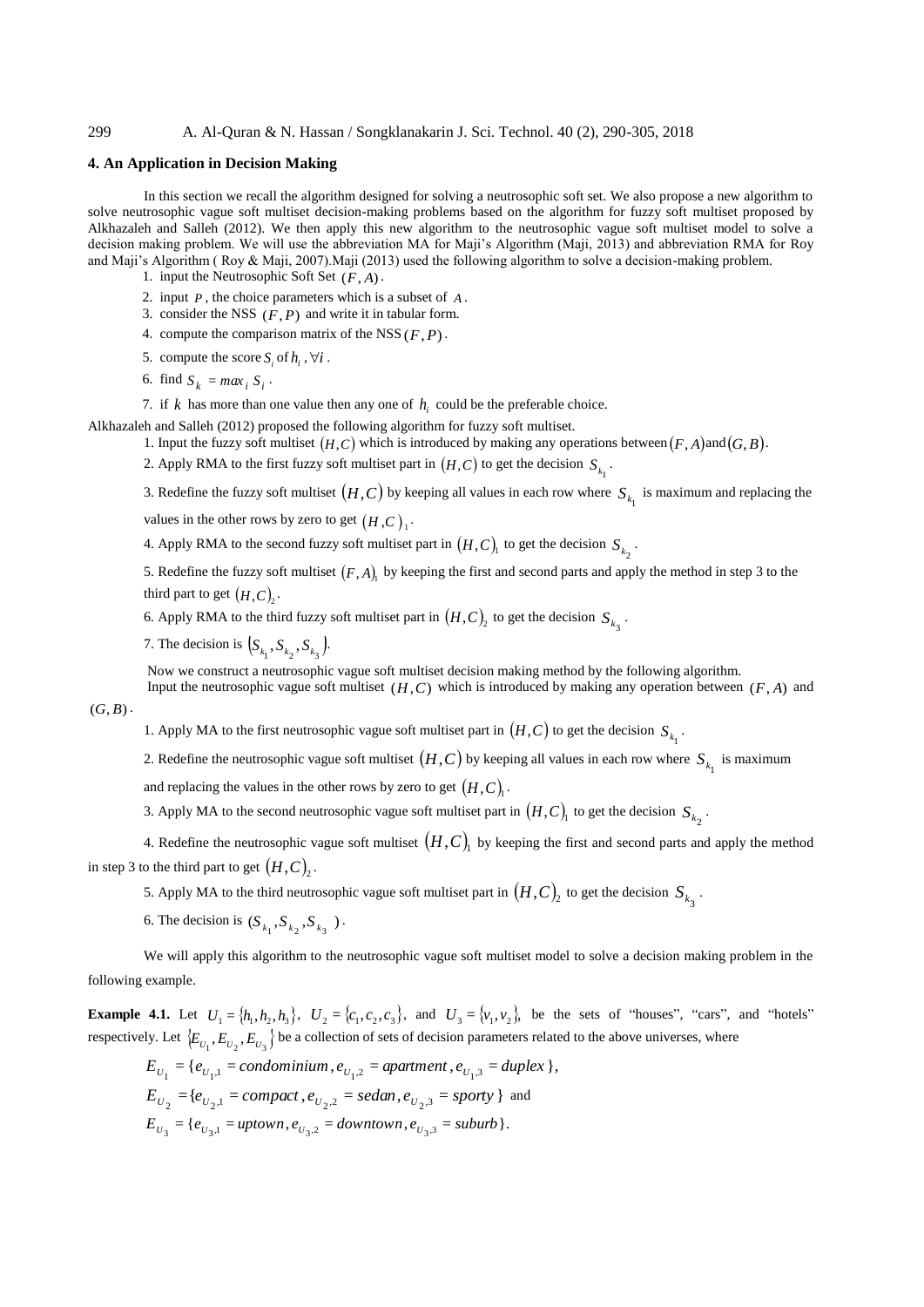A. Al-Quran & N. Hassan / Songklanakarin J. Sci. Technol. 40 (2), 290-305, 2018 300

Let 
$$
A = \{a_1 = (e_{U_1,1}, e_{U_2,1}, e_{U_3,1}), a_2 = (e_{U_1,2}, e_{U_2,3}, e_{U_3,1}), a_3 = e_{U_1,3}, e_{U_2,3}, e_{U_3,3}\}
$$
 and  
\n $B = \{b_1 = (e_{U_1,1}, e_{U_2,1}, e_{U_3,1}), b_2 = (e_{U_1,1}, e_{U_2,2}, e_{U_3,1}), b_3 = (e_{U_1,2}, e_{U_2,3}, e_{U_3,1})\}$ .

Suppose a person wants to choose objects from the sets of given objects with respect to the sets of choice parameters. Let there be two observations  $(F, A)$  and  $(G, B)$  by two experts  $Y_1$  and  $Y_2$  respectively. Suppose

$$
(F,A) =
$$

$$
\left\{\n\begin{array}{l}\n a_{1} \left( \left( \frac{h_{1}}{[0.7,0.8],[0.2,0.6],[0.2,0.3]}, \frac{h_{2}}{[0.4,0.5],[0.2,0.8],[0.3,0.6]}, \frac{h_{3}}{[0.2,0.3],[0.3,0.3]}, 0.7,0.8] \right), \left\{\n\frac{c_{1}}{[0.5,0.6],[0.8,0.8],[0.4,0.5]}, \frac{c_{2}}{[0.1,0.2],[0.8,0.9],[0.8,0.9]}, \frac{c_{3}}{[0.7,0.9],[0.7,0.8],[0.7,0.8],[0.1,0.3]}\n\end{array}\n\right)\n\left.\n\begin{array}{l}\n a_{2} \left( \left( \frac{h_{1}}{[0.3,0.5],[0.1,0.4],[0.5,0.7]}, \frac{h_{2}}{[0.3,0.5],[0.4,0.5]}, \frac{h_{3}}{[0.2,0.3],[0.2,0.3]}, \frac{h_{1}}{[0.5,0.7],[0.8,0.9],[0.3,0.5]}\n\end{array}\n\right)\n\right),\n\left.\n\begin{array}{l}\n a_{3} \left( \left( \frac{h_{1}}{[0.3,0.5],[0.1,0.4],[0.5,0.7]}, \frac{h_{2}}{[0.3,0.8],[0.4,0.5],[0.2,0.7]}, \frac{h_{3}}{[0.4,0.8],[0.2,0.3],[0.2,0.6]}\n\end{array}\n\right), \left\{\n\begin{array}{l}\n a_{4} \left( \frac{h_{1}}{[0.4,0.8],[0.3,0.4],[0.2,0.6]}, \frac{h_{2}}{[0.3,0.5],[0.4,0.5],[0.5,0.7]}, \frac{h_{3}}{[0.3,0.5],[0.4,0.5],[0.5,0.7]}, \frac{h_{3}}{[0.3,0.5],[0.4,0.5],[0.5,0.7]}\n\end{array}\n\right), \left\{\n\begin{array}{l}\n a_{5} \left( \frac{h_{1}}{[0.2,0.7],[0.4,0.5],[0.3,0.8]}, \frac{h_{2}}
$$

$$
\left\{\!\left(d_1,\!\left(\left\{\frac{h_1}{[0.7,0.9],[0.1,0.3],[0.1,0.3]},\frac{h_2}{[0.4,0.5],[0.2,0.7],[0.5,0.6]},\frac{h_3}{[0.3,0.8],[0.2,0.3],[0.2,0.7]}\right\},\right\}\,\left.\frac{c_1}{[0.5,0.9],[0.4,0.5],[0.1,0.5]},\frac{c_2}{[0.5,0.6],[0.4,0.5],[0.4,0.5]},\frac{c_3}{[0.7,0.9],[0.6,0.7],[0.1,0.3]}\right\}\,\left[\frac{v_1}{[0.8,0.9],[0.1,0.2]},\frac{v_2}{[0.7,0.8],[0.4,0.6],[0.2,0.3]}\right\}\right)\right\},
$$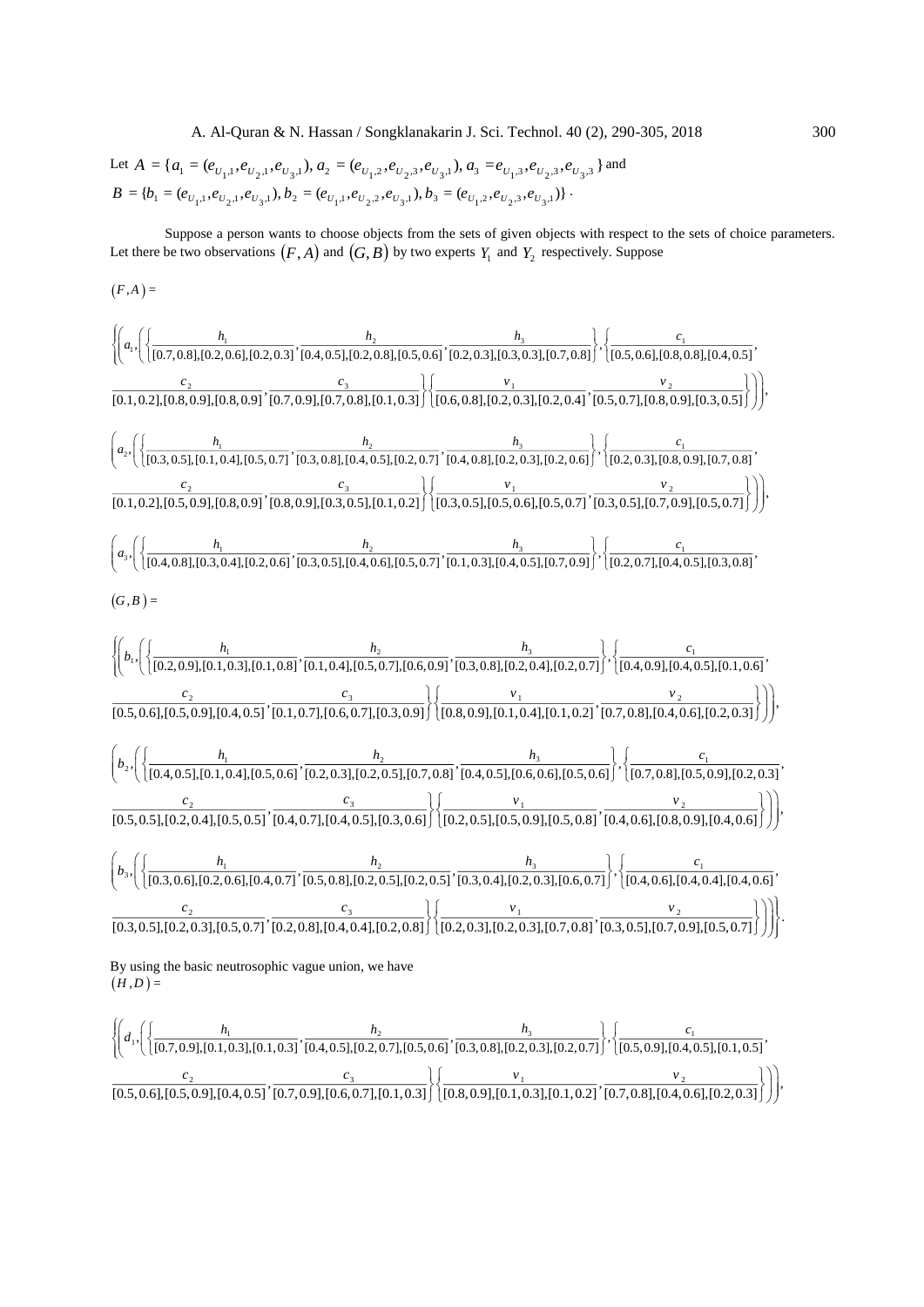

Now we apply MA to the first neutrosophic vague soft multiset part in  $(H, D)$  to take the decision from the availability set  $U_1$  and find the values of  $T_*(x_i) = \overline{T}(x_i) - \overline{F}(x_i)$  for interval truth-membership part  $\hat{T}_{A_{NV}}(x_i) = [\overline{T}(x_i), T^+(x_i)]$ , where  $T^+(x_i) = 1 - \overline{F}(x_i)$ ,  $\forall x_i \in U_1$ ,  $F_*(x_i) = \overline{F}(x_i) - \overline{T}(x_i)$  for interval falsity-membership part  $\hat{F}_{A_{NV}}(x_i) = [\overline{F}(x_i), F^+(x_i)]$ , where  $F^+(x_i) = 1 - T(x_i)$ ,  $\forall x_i \in U_1$  and take the arithmetic average  $I_*(x_i)$  of the end points of the interval indeterminacymembership part  $\hat{I}_{A_{NV}}(x_i) = [\bar{I}(x_i), I^+(x_i)], \forall x_i \in U_1$ . Then find the values of  $T_*(x_i) + I_*(x_i) - F_*(x_i)$ ,  $\forall x_i \in U_1$ . The tabular representation of the first resultant neutrosophic vague soft multiset part will be as in Table 1.

Table 1. Tabular representation:  $U_1$  –neutrosophic vague soft multiset part of  $(H, D)$ .

| $U_I$          | $d_{I,I}$ | $d_{1,2}$ | $d_{I,3}$ | $d_{I,4}$ |
|----------------|-----------|-----------|-----------|-----------|
| $h_I$          | 1.4       | 0.05      | 0.75      | 0.05      |
| h <sub>2</sub> | 0.25      | 0.95      | 0.1       | $-0.65$   |
| $h_3$          | 0.45      | 0.65      | $-0.75$   | 0.4       |

The comparison table for the first resultant neutrosophic vague soft multiset part will be as in Table 2.

|  |  |  | Table 2. Comparison table: $U_1$ –neutrosophic vague soft multiset part of $(H, D)$ . |  |  |  |  |  |
|--|--|--|---------------------------------------------------------------------------------------|--|--|--|--|--|
|--|--|--|---------------------------------------------------------------------------------------|--|--|--|--|--|

| ,,,                                | n <sub>2</sub> |  |
|------------------------------------|----------------|--|
| n <sub>2</sub><br>$\mathfrak{n}$ , |                |  |

Next we compute the row-sum, column-sum, and the score for each *hi* as shown in Table 3.

Table 3. Score table:  $U_1$  –neutrosophic vague soft multiset part of  $(H, D)$ .

| $U_1$    | row-sum $(r_i)$ | column-sum $(t_i)$ | Score $(s_i)$ |
|----------|-----------------|--------------------|---------------|
| h1<br>h2 |                 |                    | -2            |
| $n_3$    |                 |                    |               |

From Table 3, it is clear that the maximum score is 2, scored by *h1*. Now we redefine the neutrosophic vague soft multiset *(H, D)* by keeping all values in each row where *h<sup>1</sup>* is maximum and replacing the values in the other rows by zeros to get (*H, D)1*.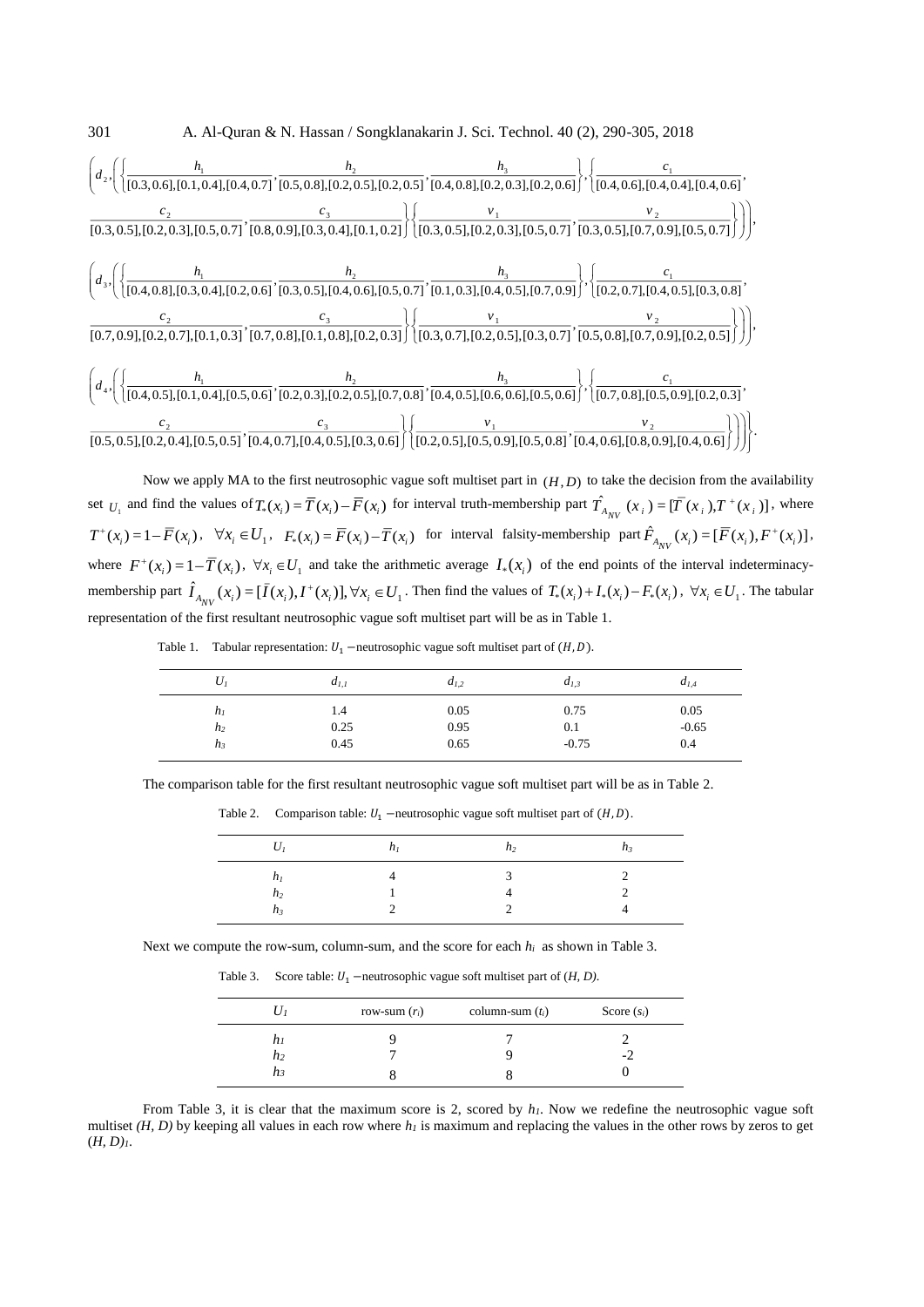$(H, D)_{_1} =$ 

$$
\left\{\left(d_{1},\left(\left\{\frac{h_{1}}{[0.7,0.9],[0.1,0.3],[0.1,0.3]},\frac{h_{2}}{[0.4,0.5],[0.2,0.7],[0.5,0.6]},\frac{h_{3}}{[0.3,0.8],[0.2,0.3],[0.2,0.7]}\right\},\left\{\frac{c_{1}}{[0.5,0.9],[0.4,0.5],[0.1,0.5]},\frac{c_{2}}{[0.5,0.6],[0.5,0.9],[0.4,0.5]},\frac{c_{3}}{[0.7,0.9],[0.6,0.7],[0.1,0.3]}\right\}\right)\right\}
$$
\n
$$
\left(d_{2},\left(\left\{\frac{h_{1}}{[0.3,0.6],[0.1,0.4],[0.4,0.7]},\frac{h_{2}}{[0.5,0.8],[0.2,0.5]},\frac{h_{3}}{[0.2,0.5],[0.1,0.3],[0.1,0.2]},\frac{v_{2}}{[0.7,0.8],[0.4,0.6],[0.2,0.3]}\right\}\right)\right),
$$
\n
$$
\left(d_{2},\left(\left\{\frac{h_{1}}{[0.3,0.6],[0.1,0.4],[0.4,0.7]},\frac{h_{2}}{[0.5,0.8],[0.2,0.5],[0.2,0.5]},\frac{h_{3}}{[0.4,0.8],[0.2,0.3],[0.2,0.6]}\right\},\left\{\frac{c_{1}}{[0,0],[1,1],[1,1]},\frac{c_{2}}{[0,0],[1,1],[1,1]}\right\}\right)\right\}
$$
\n
$$
\left(d_{3},\left(\left\{\frac{h_{1}}{[0.4,0.8],[0.3,0.4],[0.2,0.6]},\frac{h_{2}}{[0.3,0.5],[0.4,0.6],[0.5,0.7]},\frac{h_{3}}{[0.1,0.3],[0.4,0.5],[0.7,0.9]}\right\},\left\{\frac{c_{1}}{[0.2,0.7],[0.4,0.5],[0.3,0.8]},\frac{c_{1}}{[0.3,0.7],[0.4,0.5]},\frac{c_{1}}{[0.4,0.5],[0.3,
$$

Now we apply MA to the second neutrosophic vague soft multiset part in  $(H, D)$ *<sub>1</sub>*. to take the decision from the availability set  $U_2$  and find the values of  $T_*(x_i) = \overline{T}(x_i) - \overline{F}(x_i)$  for interval truth-membership part  $\hat{T}_{A_{NV}}(x_i) = [\overline{T}(x_i), T^+(x_i)]$ where  $T^+(x_i) = 1 - \overline{F}(x_i)$ ,  $\forall x_i \in U_2$ ,  $F_*(x_i) = \overline{F}(x_i) - \overline{T}(x_i)$  for interval falsity-membership part  $\hat{F}_{A_{NV}}(x_i) = [\overline{F}(x_i), F^+(x_i)]$ where  $F^+(x_i) = 1 - T(x_i)$ ,  $\forall x_i \in U_2$  and take the arithmetic average  $I_*(x_i)$  of the end points of the interval indeterminacymembership part  $\hat{I}_{A_{NV}}(x_i) = [\bar{I}(x_i), I^+(x_i)], \forall x_i \in U_2$ . Then find the values of  $T_*(x_i) + I_*(x_i) - F_*(x_i)$ ,  $\forall x_i \in U_2$ . The tabular representation of the second resultant neutrosophic vague soft multiset part will be as in Table 4.

Table 4. Tabular representation:  $U_2$  –neutrosophic vague soft multiset part of  $(H, D)_1$ .

|  |  | The comparison table for the second resultant neutrosophic vague soft multiset part will be as in Table 5. |  |  |  |
|--|--|------------------------------------------------------------------------------------------------------------|--|--|--|
|  |  |                                                                                                            |  |  |  |
|  |  |                                                                                                            |  |  |  |
|  |  |                                                                                                            |  |  |  |

*c<sup>1</sup>* 1.25 -1 0.25 -1 *c<sup>2</sup>* 0.9 -1 1.65 -1 *c<sup>3</sup>* 1.85 -1 1.45 -1

| $\cdot$ /2 | $c_I$ | $\mathcal{C}$ | C z |
|------------|-------|---------------|-----|
|            |       | $\mathcal{R}$ |     |
|            |       |               |     |

*c<sup>3</sup>* 4 3 4

Table 5. Comparison table:  $U_2$  –neutrosophic vague soft multiset part of  $(H, D)_1$ .

Next we compute the row-sum, column-sum, and the score for each *ci* as shown in Table 6.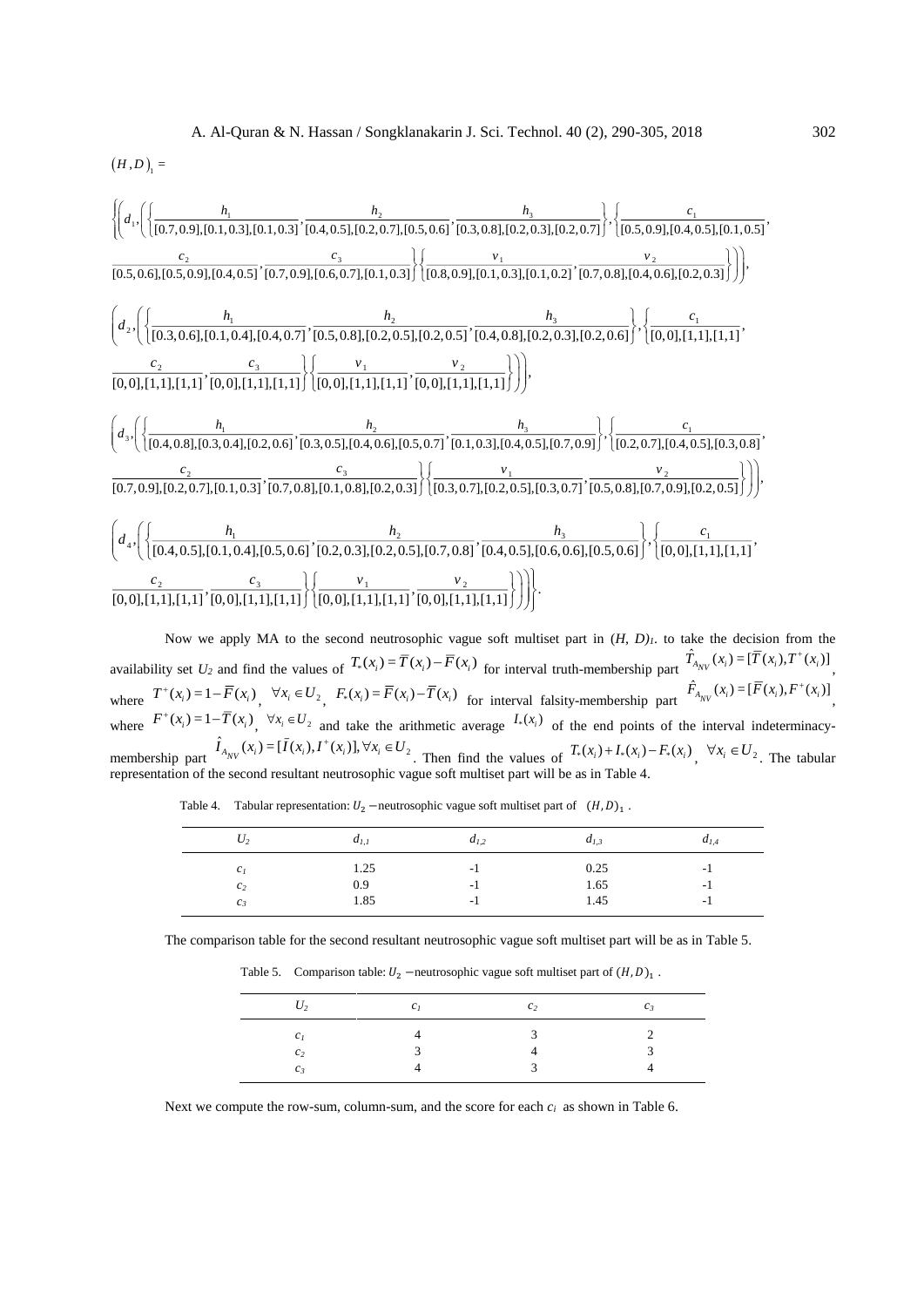303 A. Al-Quran & N. Hassan / Songklanakarin J. Sci. Technol. 40 (2), 290-305, 2018

| Uı              | row-sum $(r_i)$ | column-sum $(t_i)$ | Score $(s_i)$ |
|-----------------|-----------------|--------------------|---------------|
| c <sub>I</sub>  |                 |                    | -2            |
| $c_2$           | 10              | 10                 |               |
| $\mathcal{C}$ 3 |                 |                    |               |

Table 6. Score table:  $U_2$  –neutrosophic vague soft multiset part of  $(H, D)_1$ .

From Table 6, it is clear that the maximum score is 2, scored by *c3*.

Now we redefine the neutrosophic vague soft multiset  $(H, D)_I$  by keeping all values in each row where  $c_3$  is maximum and replacing the values in the other rows by zeros to get (*H, D)2*.

$$
(H,D)_2 =
$$

$$
\left\{\left(d_{1}, \left(\left\{\frac{h_{1}}{[0.7,0.9],[0.1,0.3],[0.1,0.3]};\frac{h_{2}}{[0.4,0.5],[0.2,0.7],[0.5,0.6]},\frac{h_{3}}{[0.3,0.8],[0.2,0.3],[0.2,0.7]}\right\},\left\{\frac{c_{1}}{[0.5,0.9],[0.4,0.5],[0.1,0.5]},\frac{c_{2}}{[0.5,0.6],[0.5,0.9],[0.4,0.5]},\frac{c_{2}}{[0.7,0.9],[0.4,0.5]},\frac{c_{3}}{[0.7,0.9],[0.4,0.5]},\frac{c_{3}}{[0.8,0.9],[0.1,0.3]}\right\}\right)\right),
$$
\n
$$
\left(d_{2}, \left(\left\{\frac{h_{1}}{[0.3,0.6],[0.1,0.4],[0.4,0.7]},\frac{h_{2}}{[0.5,0.8],[0.2,0.5]},\frac{h_{3}}{[0.4,0.8],[0.2,0.3]},\frac{h_{3}}{[0.2,0.3],[0.2,0.6]}\right\},\left\{\frac{c_{1}}{[0,0],[1,1],[1,1]},\frac{c_{2}}{[0,0],[1,1],[1,1]}\right\}\right)\right\}
$$
\n
$$
\left(d_{3}, \left(\left\{\frac{h_{1}}{[0.4,0.8],[0.3,0.4],[0.2,0.6]},\frac{h_{2}}{[0.0],[1,1],[1,1]},\frac{v_{2}}{[0.0],[1,1],[1,1]},\frac{v_{2}}{[0.0],[1,1],[1,1]}\right\})\right)\right),
$$
\n
$$
\left(d_{4}, \left(\left\{\frac{h_{1}}{[0.4,0.8],[0.3,0.4],[0.2,0.6]},\frac{h_{2}}{[0.3,0.5],[0.4,0.6],[0.5,0.7]},\frac{h_{3}}{[0.1,0.3],[0.4,0.5],[0.7,0.9]},\frac{h_{3}}{[0.2,0.7],[0.4,0.5],[0.3,0.8]},\frac{c_{1}}{[0.3,0.7],[0.2,0.5]}\right)\right
$$

Now we apply MA to the third neutrosophic vague soft multiset part in (*H, D)<sup>2</sup>* to take the decision from the availability set U<sub>3</sub> and find the values of  $T_*(x_i) = \overline{T}(x_i) - \overline{F}(x_i)$  for interval truth-membership part  $\hat{T}_{A_{NV}}(x_i) = [\overline{T}(x_i), T^+(x_i)]$ where  $T^+(x_i) = 1 - \overline{F}(x_i)$ ,  $\forall x_i \in U_3$ ,  $F_*(x_i) = \overline{F}(x_i) - \overline{T}(x_i)$  for interval falsity-membership part  $\hat{F}_{A_{NV}}(x_i) = [\overline{F}(x_i), F^+(x_i)]$ , where  $F^+(x_i) = 1 - \overline{T}(x_i)$ ,  $\forall x_i \in U_3$  and take the arithmetic average  $I_*(x_i)$  of the end points of the interval indeterminacy- membership part  $\hat{I}_{A_{NV}}(x_i) = [\bar{I}(x_i), I^+(x_i)], \forall x_i \in U_3$ . Then find the values of  $T_*(x_i) + I_*(x_i) - F_*(x_i)$ ,  $\forall x_i \in U_3$ . The tabular representation of the third resultant neutrosophic vague soft multiset part will be as in Table 7.

Table 7. Tabular representation:  $U_3$  –neutrosophic vague soft multiset part of  $(H, D)_2$ .

| $U_2$          | $a_{1,1}$      | $a_{1,2}$  | $d_{I,3}$   | $a_{1,4}$  |
|----------------|----------------|------------|-------------|------------|
| v <sub>2</sub> | 1.0<br>$\cdot$ | - 1<br>- 1 | 0.35<br>1.4 | - 1<br>. . |

The comparison table for the second resultant neutrosophic vague soft multiset part will be as in Table 8.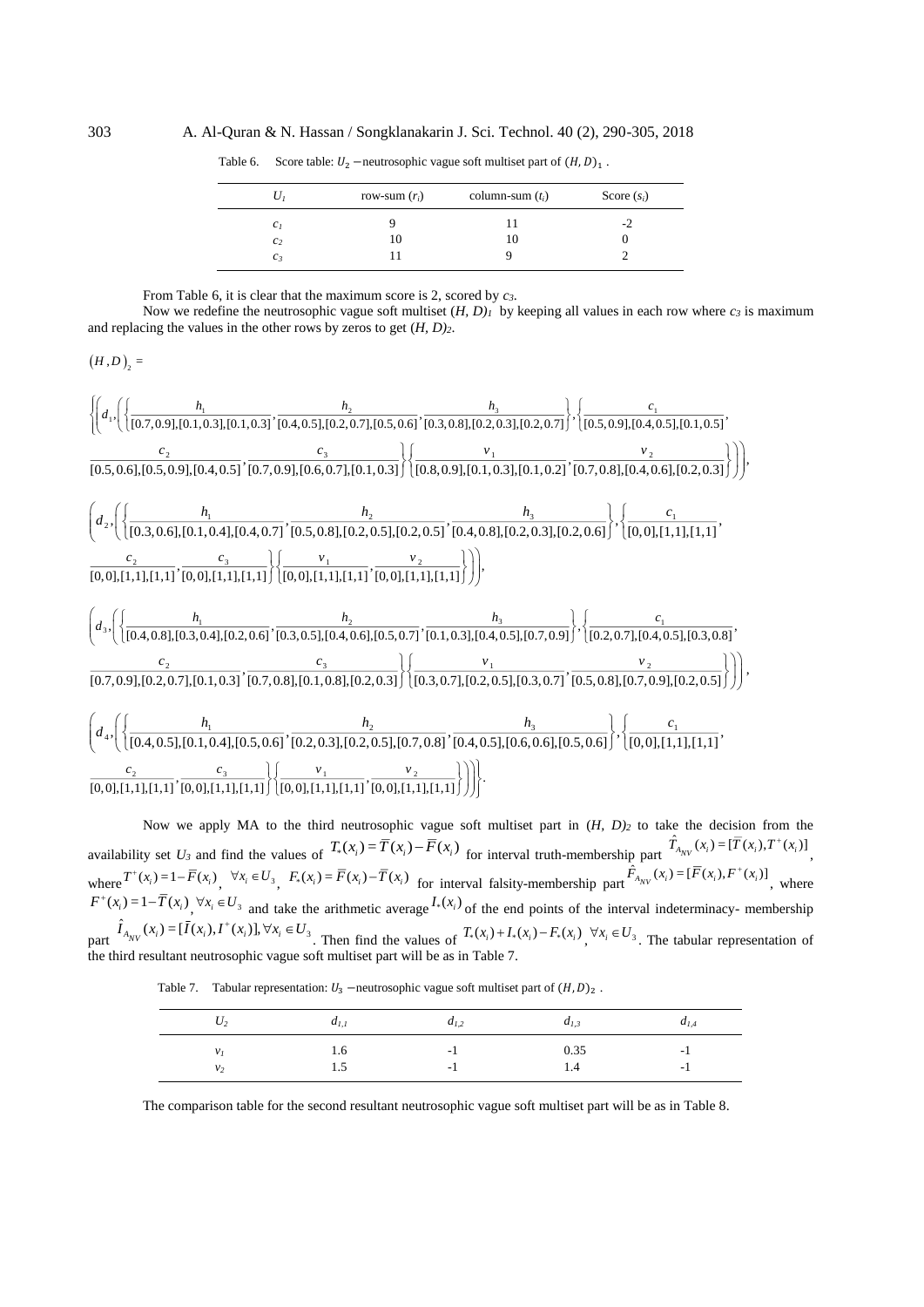| $U_{3}$              | $v_I$ | v <sub>2</sub> |
|----------------------|-------|----------------|
| v <sub>I</sub><br>ν, | ≺     | К              |

Table 8. Comparison table:  $U_3$  –neutrosophic vague soft multiset part of  $(H, D)_1$ .

Next we compute the row-sum, column-sum, and the score for each  $v_i$  as shown in Table 9.

Table 9. Score table:  $U_3$  –neutrosophic vague soft multiset part of  $(H, D)_2$ .

|                | row-sum $(r_i)$ | column-sum $(t_i)$ | Score $(s_i)$ |
|----------------|-----------------|--------------------|---------------|
| v <sub>I</sub> |                 |                    |               |
| v <sub>2</sub> |                 |                    |               |

From Table 9, it is clear that the maximum score is 0, scored by *v<sup>1</sup>* and *v2*.

Thus from the above results the most suitable decision is  $(h_l, c_3, v_l)$  or  $(h_l, c_3, v_2)$ . To illustrate the advantages of our proposed method using neutrosophic vague soft multiset as compared to that of vague soft multiset as proposed by Alhazaymeh and Hassan (2014a), let us consider Example 4.1 above, where the vague soft multiset can only describe (*F, A*) and (*G, B*) in this problem as follows:

$$
(F,A) = \left\{ \left( a_1, \left( \left\{ \frac{h_1}{[0.7, 0.8]}, \frac{h_2}{[0.4, 0.5]}, \frac{h_3}{[0.2, 0.3]}, \left\{ \frac{c_1}{[0.5, 0.6]}, \frac{c_2}{[0.1, 0.2]}, \frac{c_3}{[0.7, 0.9]} \right\}, \left\{ \frac{v_1}{[0.6, 0.8]}, \frac{v_2}{[0.5, 0.7]} \right\} \right) \right\} \dots
$$

and

$$
(G, B) = \left\{ \left( b_1, \left( \left\{ \frac{h_1}{[0.2, 0.9]}, \frac{h_2}{[0.1, 0.4]}, \frac{h_3}{[0.3, 0.8]} \right\}, \left\{ \frac{c_1}{[0.4, 0.9]}, \frac{c_2}{[0.5, 0.6]}, \frac{c_3}{[0.1, 0.7]} \right\}, \left\{ \frac{v_1}{[0.8, 0.9]}, \frac{v_2}{[0.7, 0.8]} \right\} \right) \right\} \dots
$$

Note that the neutrosophic vague soft multiset is a generalization of vague soft multiset. Thus as shown in Example 4.1 above, the neutrosophic vague soft multiset can explain the universal *U* in more detail with three membership functions, especially when there are many parameters involved, whereas vague soft multiset can tell us limited information about the universal *U*. It can only handle the incomplete information considering both the truth-membership and falsity-membership values, while neutrosophic vague soft multiset can handle problems involving imprecise, indeterminacy and inconsistent data, which makes it more accurate and realistic than vague soft multiset. Furthermore, vague set is an intutionistic fuzzy set (Atanassov, 1986) which is a generalization of fuzzy set, and hence neutrosophic vague soft multiset can better handle the elements of imprecision and uncertainty compared to soft multiset, fuzzy soft multiset, vague soft multiset and intuitionistic fuzzy multiset.

# **5. Conclusions**

We established the concept of neutrosophic vague soft multiset by applying the theory of soft multiset to neutrosophic vague set. The basic operations on neutrosophic vague soft multiset, namely complement, subset, union, intersection, were defined. Subsequently, the basic properties of these operations pertaining to the concept of neutrosophic vague soft multiset were given and proven. Finally, a generalized algorithm is introduced and applied to the neutrosophic vague soft multiset model to solve a hypothetical decision making problem. This new extension will provide a significant addition to existing theories for handling indeterminacy, and spurs more developments of further research and pertinent applications.

# **References**

- Adam, F., & Hassan, N. (2014). Multi Q-fuzzy parameterized soft set and its application. *Journal of Intelligent and Fuzzy Systems, 27*(1), 419-424.
- Alhazaymeh, K., & Hassan, N. (2012). Generalized vague soft set and its application. *International Journal of Pure and Applied Mathematics, 77*(3), 391-401.
- Alhazaymeh, K., & Hassan, N. (2013). Possibility intervalvalued vague soft set. *Applied Mathematical Sciences, 7*(140), 6989–6994.
- Alhazaymeh, K., & Hassan, N. (2014a). Vague soft multiset theory. *International Journal of Pure and Applied Mathematics, 93*(4), 511-523.
- Alhazaymeh, K., & Hassan, N. (2014b). Mapping on generalized vague soft expert set. *International Journal of Pure and Applied Mathematics, 93*(3), 369-376.